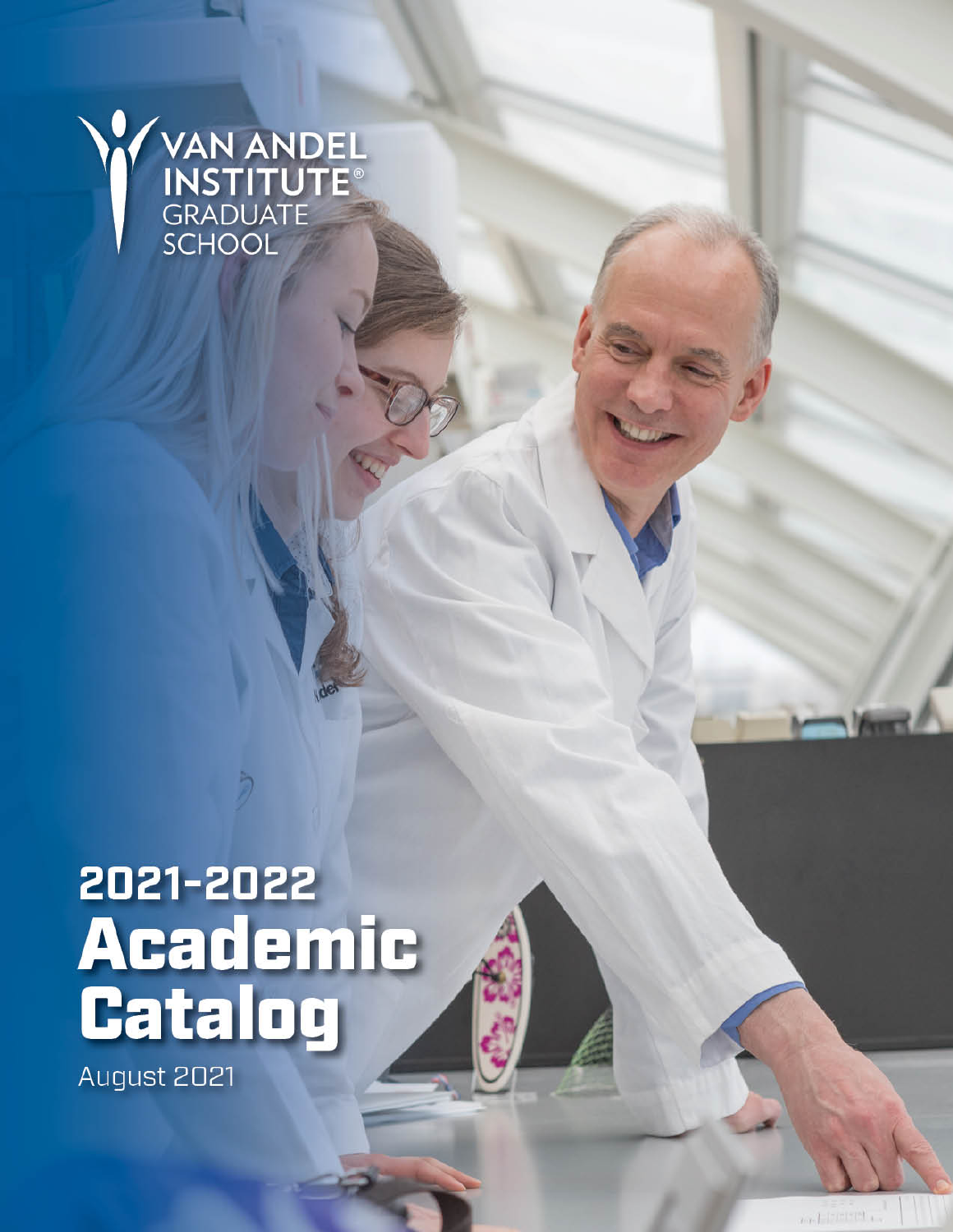# **TABLE OF CONTENTS**

| Enrollment |  |
|------------|--|
|            |  |
|            |  |
|            |  |
|            |  |
|            |  |
|            |  |
|            |  |
|            |  |
|            |  |
|            |  |
|            |  |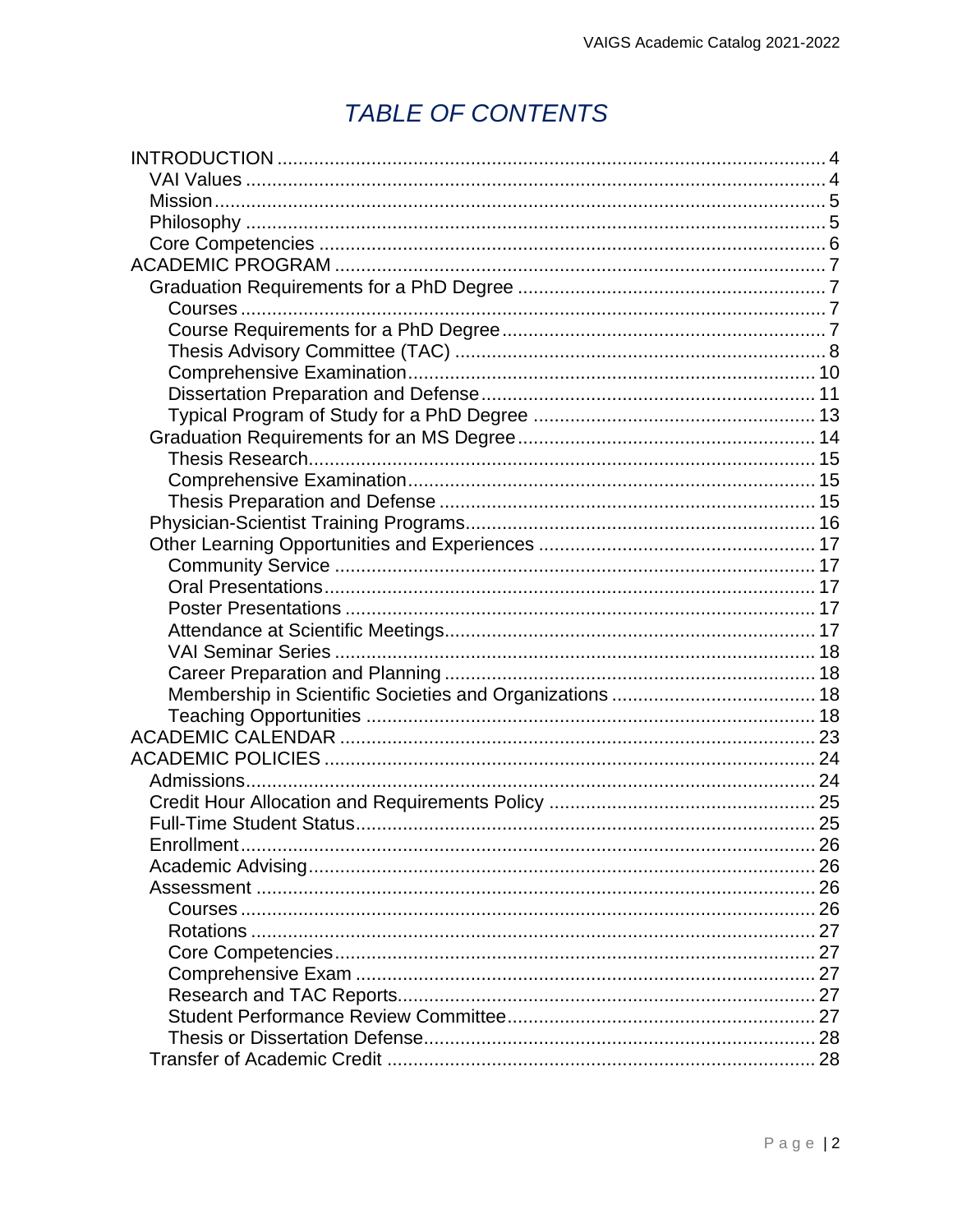| 28 |
|----|
|    |
|    |
|    |
|    |
|    |
|    |
|    |
|    |
|    |
|    |
|    |
|    |
|    |
|    |
|    |
|    |
|    |
|    |
|    |
|    |
|    |
|    |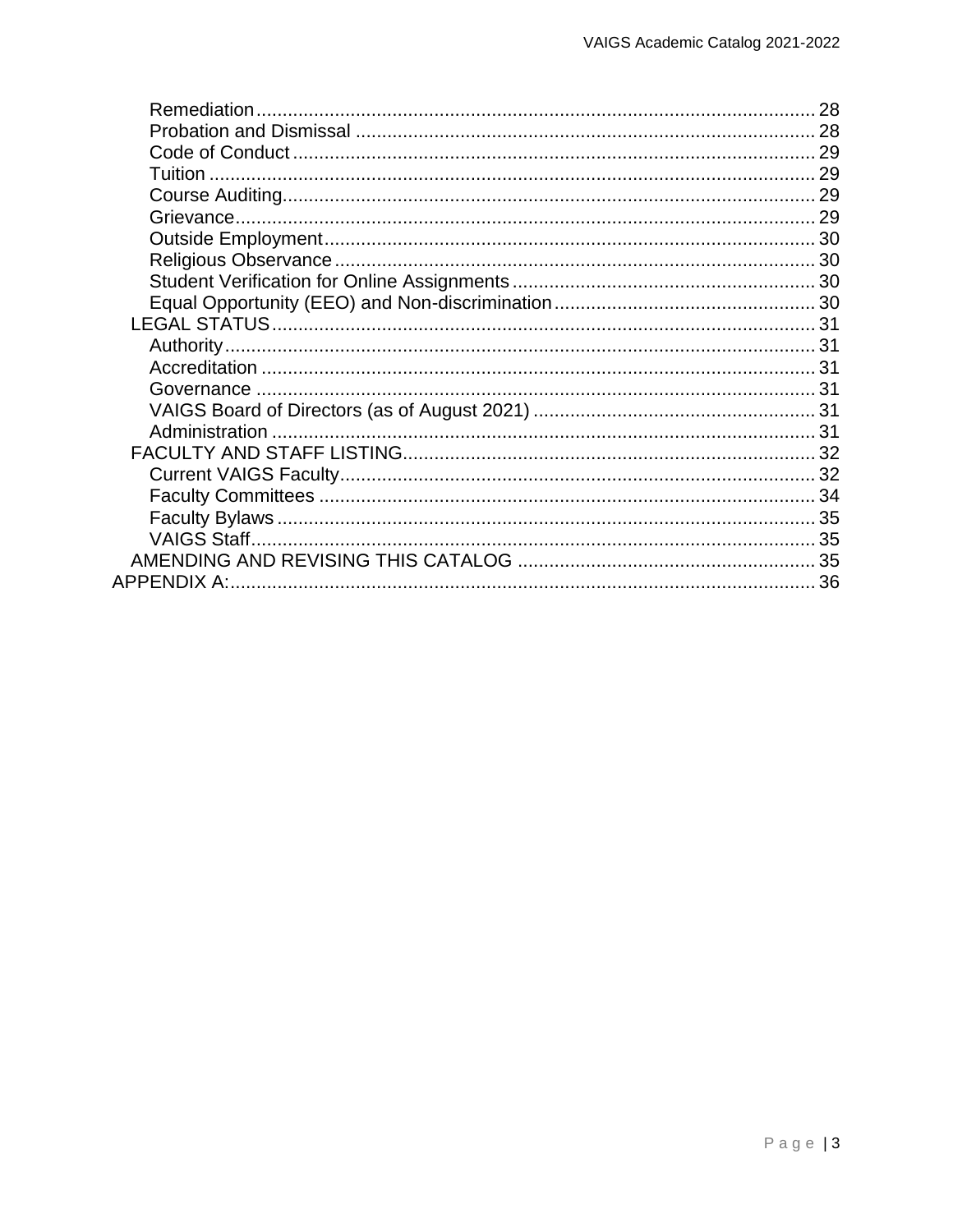# **VAIGS ACADEMIC CATALOG**

# **INTRODUCTION**

<span id="page-3-0"></span>Van Andel Institute (VAI) was founded by Jay and Betty Van Andel in 1996 with a vision to enrich and enhance the lives of this and future generations through medical research and education. The biomedical research dimension of VAI has a mission to improve human health with current areas of strength in cancer cell biology, neurodegenerative disease, structural biology, metabolism and nutritional programming, and epigenetics. The educational aspect of VAI provides programs that engage K-12 students in thinking and acting like scientists and develops classroom-tested strategies and materials that transform instruction by K-12 teachers.

Encompassing both the research and education dimensions of the VAI mission, Van Andel Institute Graduate School (VAIGS) is incorporated in the State of Michigan with authority to grant PhD and MS degrees in molecular and cell biology. Given that VAIGS operates within and is supported by VAI, the school's mission and strategic plans align with those of VAI. The scientific investigators of the research institute are the faculty of the graduate school, and the dissertation research that comprises the heart of the PhD degree is conducted in the VAI laboratories. VAI administrative offices provide finance, information technology, human resources, facilities support, fundraising (through grants and private philanthropy) and public awareness services.

# <span id="page-3-1"></span>**VAI Values**

VAI has articulated six core values at the heart of our institutional culture that describe and direct our efforts towards accomplishing our mission. Every day, we commit ourselves to bringing them to life in all we do. These core values apply in specific and focused ways to VAIGS, fostering a culture of learning and discovery that is essential for fulfilling our mission with excellence.

1. **Be curious**. We thrive in the pursuit of discovery. We equip emerging scientists with the knowledge, skills, and motivation to identify new questions and to find new answers. We explore new and better ways to develop biomedical leaders.

- 2. **Take risks**. We do things that other graduate schools don't, in ways that they can't. We guide students to practice taking risks and to learn from the results. We create and test new ways to better develop young scientists.
- 3. **Collaborate**. We foster collaboration among students so that all learn better. We foster collaboration among faculty to help each other teach and mentor. We work with local and peer institutions to enhance the overall intellectual communities of which we are part. We learn from others and share with them what we do well.
- 4. **Respect everyone**. VAIGS students are regarded as colleagues and as the future stewards of our scientific disciplines. We foster the balanced well-being of faculty, students, and staff. We provide opportunities for students from a wide range of backgrounds.
- 5. **Work with urgency**. Our work matters, in the laboratory and in the classroom. We help our students and faculty achieve their goals of student success in an efficient, effective, and timely manner.
- 6. **Do the right thing**. The school holds the students' best interest as its primary focus. We exceed expectations for best practices and for standards of performance. We look carefully at our work and its outcomes and we seek ways to do things better.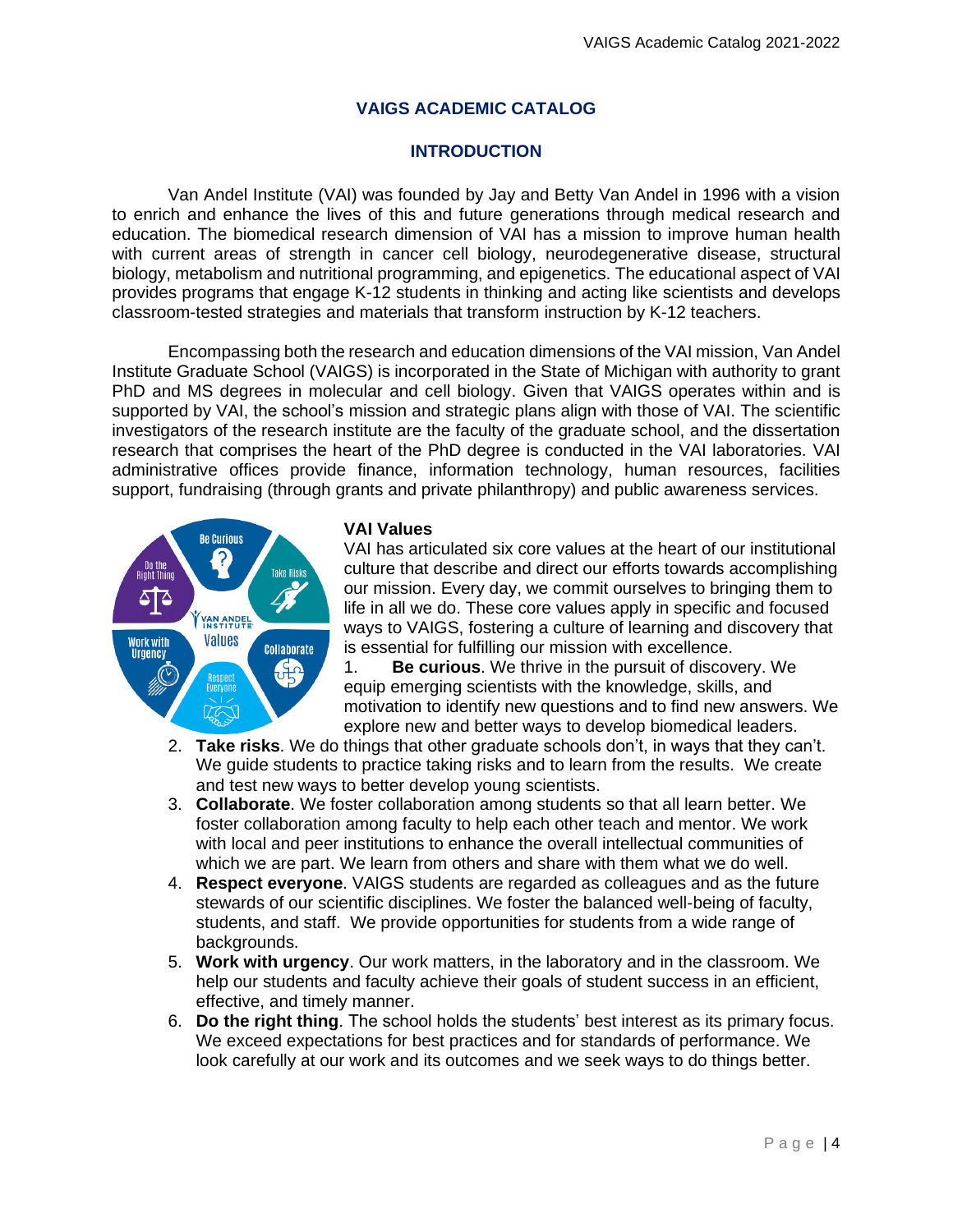# <span id="page-4-0"></span>**Mission**

The mission of VAIGS is to prepare biomedical research leaders through an intense problem-focused graduate program in molecular and cell biology, with emphasis on translation of this knowledge and technology to improve human health and well-being. We fulfill this mission by:

- Guiding doctoral students to learn, think, and act like research leaders
- Developing both laboratory research and leadership skills
- Integrating doctoral students into the professional networks and culture of science.

# <span id="page-4-1"></span>**Philosophy**

The fundamental philosophy underlying the VAIGS graduate program is that the students will be best prepared for their future work as professional scientists by practicing the habits and skills of that profession. Put simply, VAIGS graduate students should act and think like scientists, to generate new knowledge, to conserve and critique the knowledge already gained within the field, and to apply the skills of the discipline to transform the world around us. We anticipate our graduates will be the stewards of the discipline in whatever setting they advance their careers.

Every PhD is inherently a research degree, with the dissertation as the capstone demonstrating the ability of the student to conceive, design, analyze, and interpret experiments that address an original and important question in the field of study. To prepare students well for dissertation research, VAIGS provides a core curriculum shaped by a problem-based learning (PBL) approach that reflects the way scientists conduct research. This approach gives students the responsibility for their development and supports the growth of the intellectual skills and tools to ask and answer original research questions. Through this approach, our students master important concepts of genetics, cell biology, biochemistry, bioinformatics, and related disciplines. They also learn how to find key information when they need it; to digest the quality and relevance of that information; to place that information into a coherent conceptual framework; and to make use of that information to tackle a new scientific problem or test a novel hypothesis.

Although the central tasks of a scientist are to design, execute and interpret experiments, other responsibilities and roles are also important. These include writing and reviewing grant proposals and manuscripts of research publications, managing the financial support of a research program, and selecting and supervising a laboratory research team. VAIGS prepares its students for these roles through classroom activities, seminars, and periodic workshops.

VAIGS fosters the effective integration of our students into the complex and fascinating intellectual community of biomedical research. Students learn to work effectively in a local research team and with external collaborators. Students also learn to speak and write effectively and to critically evaluate the work of others. Students are encouraged (and supported) to attend a scientific conference or workshop each year, beginning in the summer of their first year.

VAIGS promotes a culture of freedom and creativity that encourages individuals to achieve their research goals with excellence and integrity. That culture includes an emphasis on effective mentoring. The mentoring team includes the Thesis Adviser, other VAIGS faculty, and an external member of the thesis advisory committee.

The VAIGS graduate program and curriculum is continually evaluated and revised. This process is appropriate for scientific education because it mimics the daily work of scientists: asking questions, gathering and analyzing data, applying the new results to previous paradigms, and integrating the new with the old in order to establish a better model and to improve outcomes.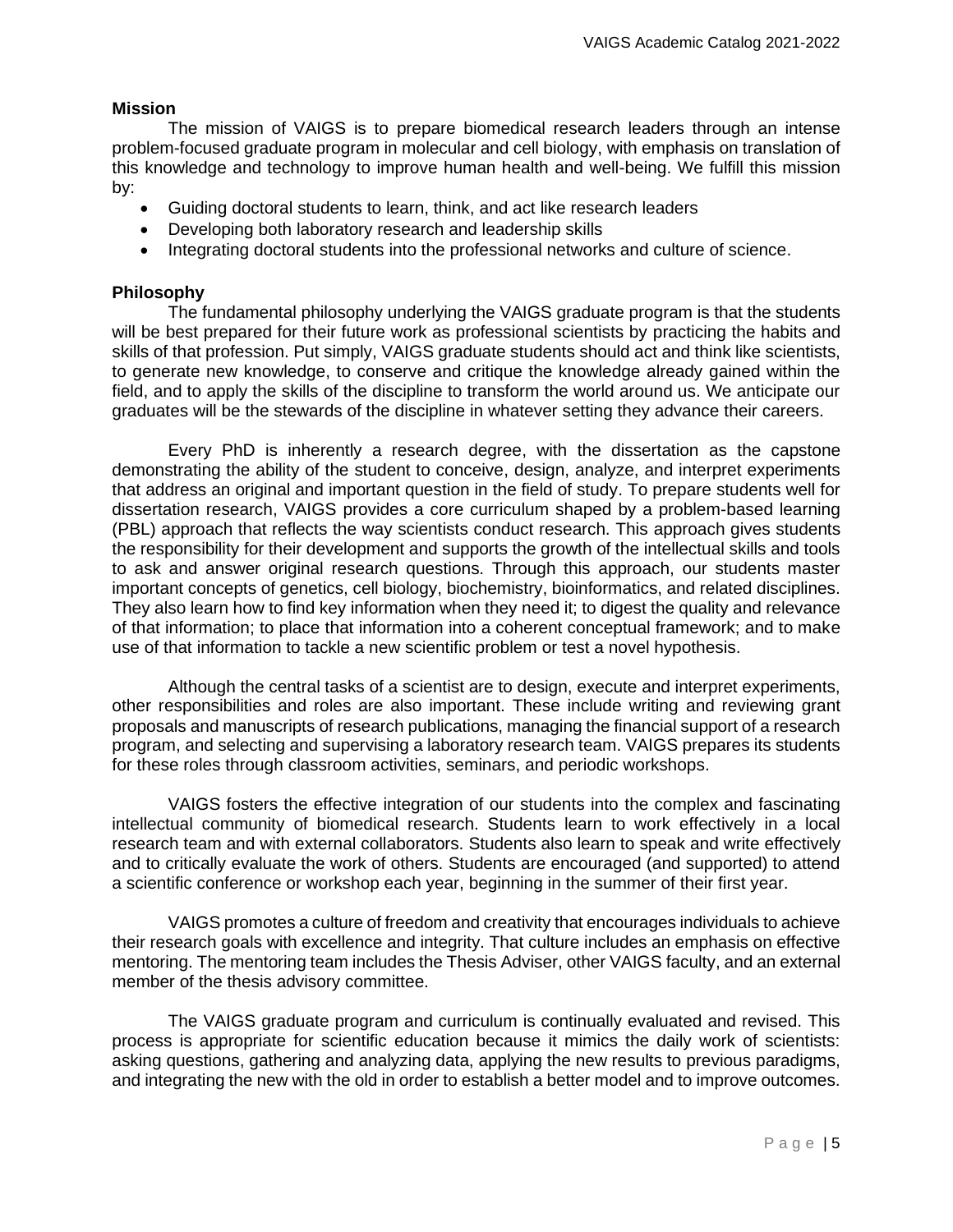# <span id="page-5-0"></span>**Core Competencies**

The educational goals of VAIGS include general goals common to higher education and the scientific research community, and specific goals that distinguish the VAIGS graduate program. VAIGS graduates will know principles and concepts of current biomedical science and their historical and clinical context. They will be prepared to conduct original research: design appropriate experiments, be expert in techniques of the life sciences, and think scientifically and analytically. They will be able to translate basic science to address problems of health and society; work collegially; communicate effectively verbally, in writing, and graphically; and practice the highest ethical and professional standards. VAIGS expects to develop graduates who are creative and confident in exploring new areas and techniques in biomedical research.

The VAIGS core competencies define the foundational learning outcomes for the graduate program in molecular and cell biology. These were compiled to explicitly illuminate the path to becoming an independent scientist. Student progress in developing these core competencies is evaluated each year by both students and Thesis Advisors. The core competencies include:

Knowledge:

- Describe key concepts in biomedical science
- Place core concepts in the relevant clinical context
- Know scientific literature relevant to the research area

Research:

- Define sound rationale/ identify gap in knowledge
- Frame an appropriate hypothesis
- Apply creative and appropriate experimental design
- Use controls appropriately
- Execute experiments with technical skill
- Demonstrate critical analysis and thinking
- Integrate results into relevant model

# Communication:

- Speak effectively
- Write effectively
- Communicate to diverse audiences

Ethical/Professional Practice:

- Manage data with scientific integrity
- Engage in best authorship practices
- Address ethical problems in scientific research
- Comply with safety and regulatory standards in laboratory activities
- Display appropriate lab citizenship
- Work collegially and effectively as a team/ collaborator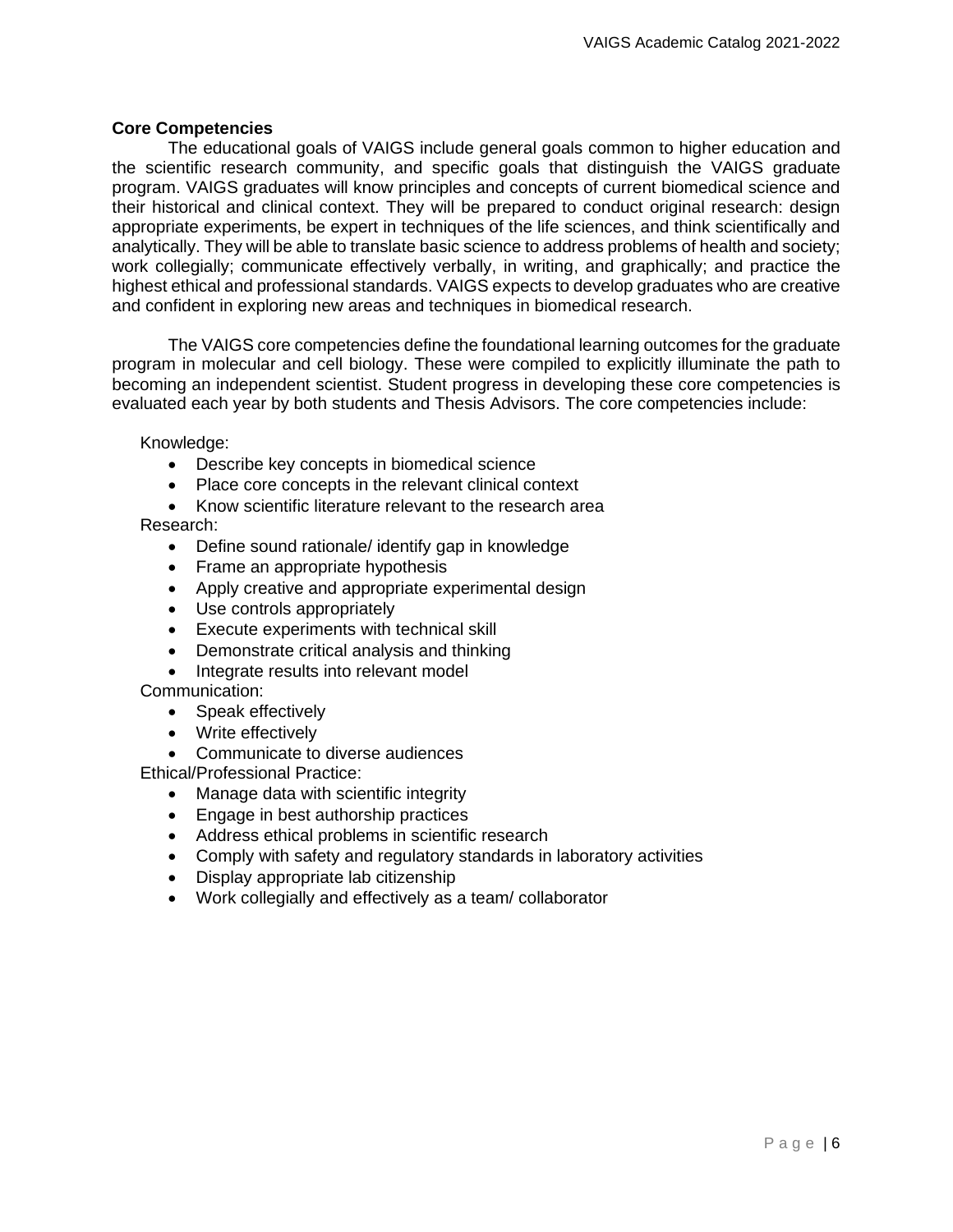# **ACADEMIC PROGRAM**

<span id="page-6-0"></span>VAIGS offers admission to a single academic program leading to the PhD degree in Molecular and Cell Biology.

VAIGS is also authorized to confer master's degrees in molecular and cell biology but does not admit students explicitly for the master's degree. Master's degrees may be conferred upon students who elect not to complete the doctoral degree, with the approval of the Dean.

# **Graduation Requirements for a PhD Degree**

<span id="page-6-1"></span>The essence of a PhD degree is the conduct of original and significant research relevant to that field. The research is described in a dissertation comprising published or publishable accounts of the work conducted by the student. The preparation and defense of the dissertation is the principal requirement for the PhD degree. This research is conducted under the supervision of a faculty member serving as the Thesis Adviser, with additional guidance and encouragement from a Thesis Advisory Committee.

# **Courses**

<span id="page-6-2"></span>Courses help provide the foundation and context for the conduct of this research. For VAIGS, course requirements include a set of core courses typically completed in the first year, and elective courses in the subsequent years. VAIGS requires a **minimum of 80 credit hours and a minimum grade point average (GPA) of 3.0 for a PhD degree**.

# **Grading Scale**

Most courses are graded on a 4.0 scale common in American higher education. A grade of 3.0 or above is considered a passing grade for any VAIGS course. Two or more course grades below 3.0 may be grounds for academic probation. Some courses are graded on a Pass / Fail basis. The course syllabus will clearly indicate which grading system applies to that course.

- 4.0 = Outstanding, as good as one might ever expect
- 3.5 = Excellent, with some room for improvement
- 3.0 = Good, with several areas for development
- 2.5 = Insufficient for passing, significant weaknesses are evident
- 2.0 = Substantial weaknesses, future success uncertain
- 1.0 = Minimal effort put forth, continuation in program uncertain
- 0.0 = No effort or very serious deficiencies, should discontinue program

# <span id="page-6-3"></span>**Course Requirements for a PhD Degree**

The following courses are required for the PhD degree. A complete course list and course descriptions are found in a subsequent section of this catalog.

Strategic Approaches to Biomedical Research (SABR)

| Three two-credit courses are offered in the first semester, and two<br>two-credit courses and a one-credit cumulative exam are offered in | 2 semesters, 11 credits |  |
|-------------------------------------------------------------------------------------------------------------------------------------------|-------------------------|--|
| the second semester.                                                                                                                      |                         |  |
|                                                                                                                                           |                         |  |

Historical Perspectives in Molecular Biology 1 semester, 2 credits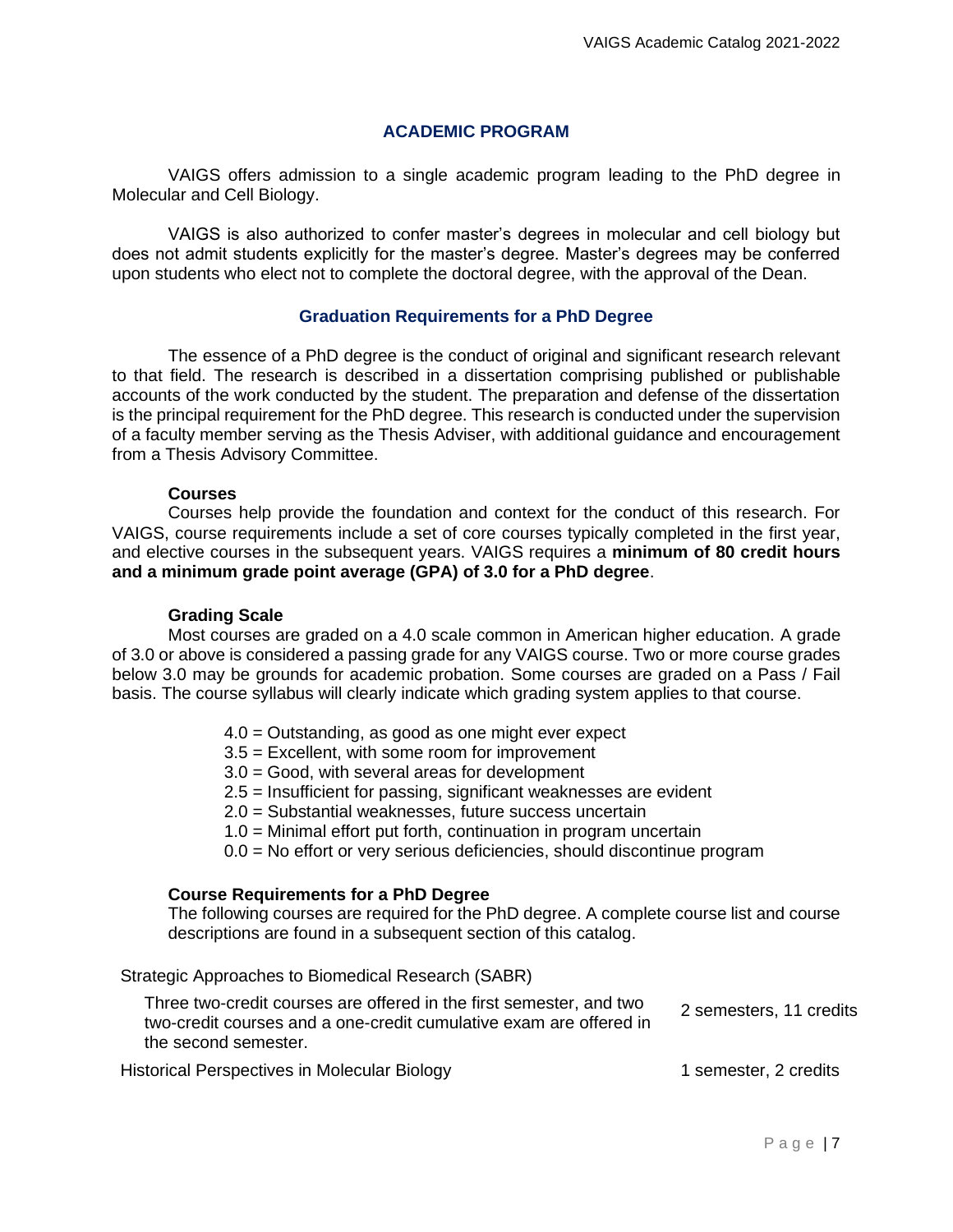| <b>Experimental Design and Biostatistics</b>                                                                                     | 1 semester, 2 credits                           |
|----------------------------------------------------------------------------------------------------------------------------------|-------------------------------------------------|
| Data Analysis and Bioinformatics                                                                                                 | 1 semester, 2 credits                           |
| Scientific Communication 1 & 2                                                                                                   | 2 semesters, 4 credits                          |
| Experimental Skills 1 & 2                                                                                                        | 2 semesters, 3 credits                          |
| Responsible and Effective Conduct of Research                                                                                    | 1 semester, 2 credits                           |
| <b>Technical Writing and Grantsmanship I</b>                                                                                     | 1 semester, 1 credit                            |
| <b>Professional Development Courses</b>                                                                                          |                                                 |
| Elective courses, 1-2 credits per course, typically taken in years two<br>through four.                                          | 4 credits minimum                               |
| <b>Special Topics Courses</b>                                                                                                    |                                                 |
| Two-credit courses on a focused topics in basic or clinical research,<br>typically taken in years two through four.              | 4 credits minimum                               |
| Elective, Special Topics or Professional Development                                                                             | 2 credits                                       |
| <b>Laboratory Rotations</b>                                                                                                      |                                                 |
| Three rotations of four-weeks duration, completed during the first<br>two semesters; two credits for each rotation.              | 6 credits                                       |
| Precandidacy Research                                                                                                            |                                                 |
| Dissertation research conducted after selecting a thesis adviser and<br>prior to successful completion of the Comprehensive Exam | Typically, 3 semesters, 3-6<br>credits/semester |
| <b>Thesis Research</b>                                                                                                           | 27 credits minimum                              |

## **Thesis Research**

# Thesis Adviser

Thesis Adviser selections are made after three laboratory rotations have been completed (typically in May of the first year). Regular faculty members of VAIGS who hold a terminal degree and are appointed as head of a VAI laboratory may serve as Thesis Adviser for a VAIGS doctoral student. The student may request assistance from the Academic Adviser in selecting a Thesis Adviser. After a mutual agreement is reached between the student and the Thesis Adviser, the student must notify the Dean in writing. The Dean confirms this intention with the faculty member prior to approval. Once a decision is reached the student will then share their decision with any other faculty member in whose laboratory the student had rotated.

The relationship with the Thesis Adviser is central for a successful research project, intellectual development, and the completion of the graduate degree. The student and Thesis Adviser should strive to create a productive and ethical research environment with suitable rapport. The laboratory should engage in research of specific interest to the student and should have an atmosphere conducive to student development and training.

# <span id="page-7-0"></span>**Thesis Advisory Committee (TAC)**

*Assignment of TAC members*: Within three months of selecting a thesis adviser and laboratory (i.e., typically in August of the first year), the student and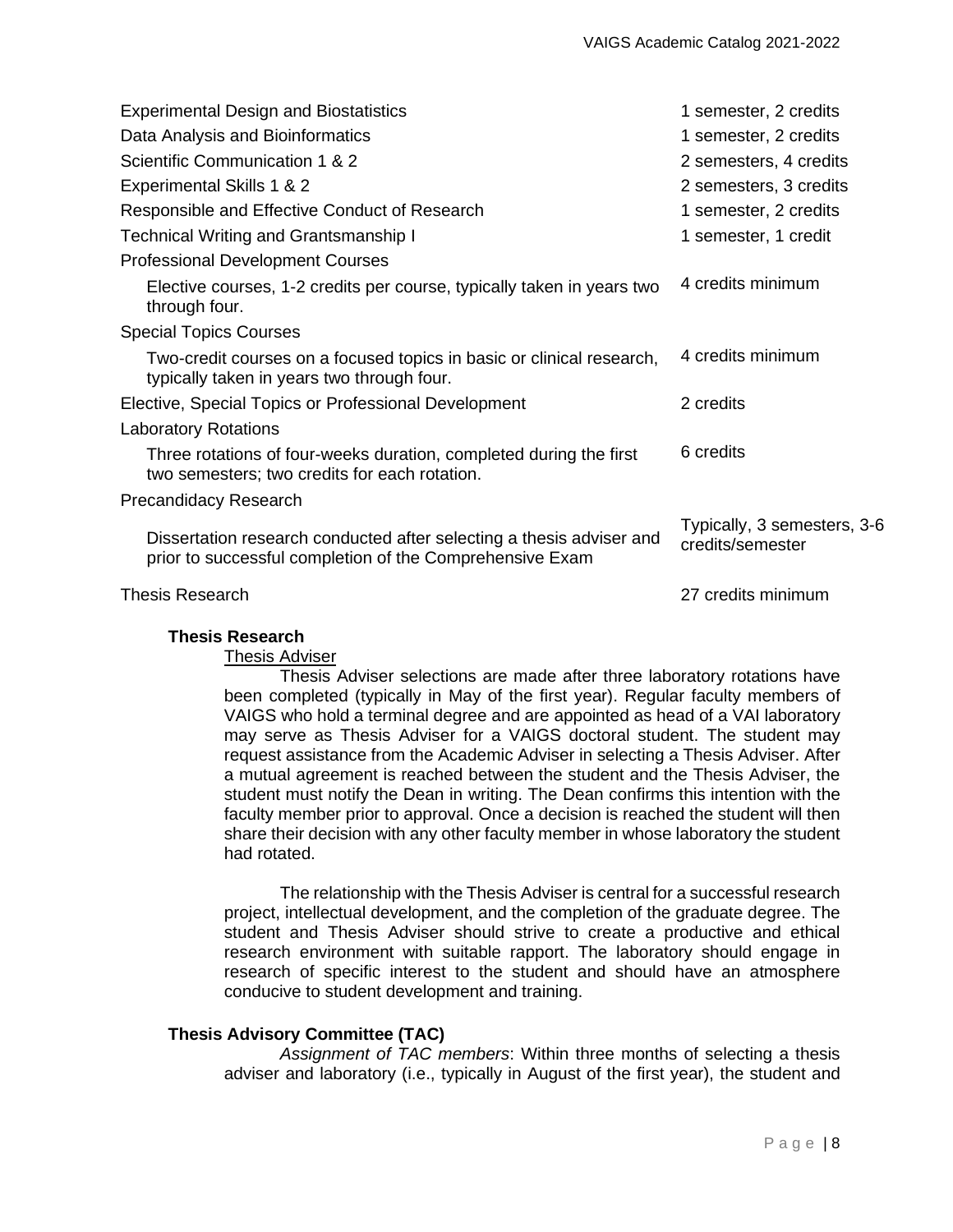Thesis Adviser will identify members of the TAC, subject to approval by the Dean. The TAC will consist of at least four members including the Thesis Adviser, two VAIGS faculty, and one outside expert on the thesis proposal topic. If the spouse of the thesis adviser is a member of the TAC, an additional VAI faculty member will be appointed as well. Additional members (internal or external) may be appointed if a specific benefit can be anticipated from their participation.

Prior to each TAC meeting, the student will update information in the Student Progress Report Form, including current goals for their Individual Development Plan (IDP). After the TAC meeting, members of the TAC Committee will add their comments and recommendations on the form, and each member will sign the form indicating their approval. The signed form will then be turned in to the Director of Enrollment and Records for the student's records.

# *TAC Meeting Frequency***: To monitor and support student progress toward completion of their degree, students must meet with the TAC for**

- *a.* **Annual Summary, and**
- *b.* **Progress Report**

**meetings on a semi-annual basis (i.e., every six months) until their dissertation defense. Students who do not fulfill this expectation may be subject to academic probation.**

The initial TAC Meeting will typically take place in November or December of the second year. The TAC will review the initial thesis proposal to gauge whether the scope and focus of the project are appropriate for a doctoral dissertation. At this meeting the student will present a 3-to-5-page description of their project. With the advice and input of the TAC, the student will outline a set of research objectives to be met in the next year.

Following the Comprehensive Exam, the student will meet with their TAC at least once every six months. Two types of TAC meetings are envisioned. At the **Annual Summary** meetings, which will take place around the anniversary of a successful comprehensive exam, students will present the TAC with both a written Annual Summary of their research (perhaps including draft manuscripts or draft chapters of the dissertation) and a formal oral presentation. The TAC will advise the student on their progress toward fulfilling the requirements of the program and will set goals and objectives for the coming year. At the **Progress Report** meeting, about six months after each Annual Summary meeting, the student will present the TAC with a brief written and oral report outlining the progress that has been made toward achieving the objectives established at prior TAC meetings. The TAC will again offer guidance on the research project and the overall academic progress and may revise the objectives if circumstances warrant.

*TAC Responsibilities*: The TAC provides both advice on and supervision of several aspects of the student's progress towards the degree. The TAC obviously advises and monitors the thesis research conducted by a student. At the initial TAC meeting, the committee assesses the thesis proposal to gauge whether the scope and focus of the project are appropriate for a doctoral dissertation. After the comprehensive exam is passed, the TAC meets with the student and Thesis Adviser at least every six months to evaluate academic progress toward the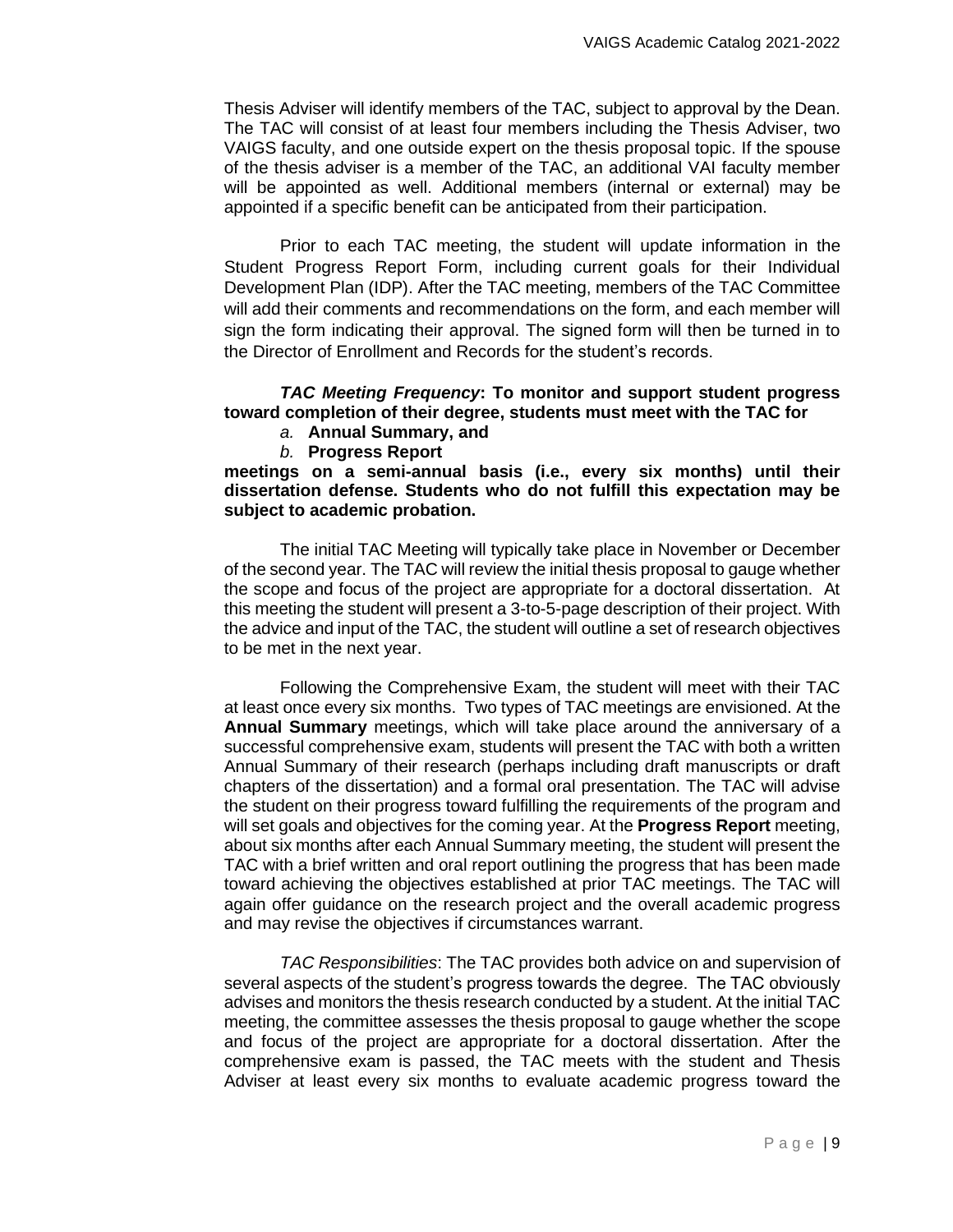degree; to review the student's Individual Development Plan and steps towards achieving its goals; and to provide continuing advice on the dissertation research project. The TAC may also assess the student's development of the Core Competencies on a regular basis. The two VAIGS Faculty members of the TAC (and one non-TAC member of the VAI faculty) will participate in the comprehensive examination. All members of the TAC will participate in the dissertation defense. Finally, TAC members should (upon request) advise the student in their career planning and preparation and may be asked to provide letters of recommendation when the student pursues subsequent positions or applies for a predoctoral fellowship.

*Student Responsibilities*: Following the approval of a Thesis Adviser, the student and Thesis Adviser will explore topics for the student's thesis research. As stated above, the student will submit a 3–5-page written thesis proposal for the initial meeting of the TAC. With the advice and input of the TAC, the student will outline a set of research objectives to be met in the next year. The student will then follow through on Annual Summary and Progress Report Meetings, including each time an update to the goals from the Individual Development Plan.

*VAIGS Responsibilities*: Transcripts and grade reports will be provided to students at the completion of each semester via the VAIGS Student Portal. The Student Performance Review Committee will evaluate overall yearly progress based on academics, research, conferences and workshops, papers, and presentations in addition to the reports submitted by the student's TAC. Based on evaluation by the Student Performance Review Committee, the Dean will provide a letter, to each student in the summer, summarizing their progress and status in the program.

# <span id="page-9-0"></span>**Comprehensive Examination**

The goal of the Comprehensive Exam (also known as the PhD candidacy exam or preliminary exam) is to evaluate the student's potential and ability to explicitly identify and define a specific, testable hypothesis. This will be based on evaluating the relevant literature, drafting a testable and important hypothesis, proposing critical experiments to rule out or prove the hypothesis, and interpreting the experimental outcome. The student will be expected to demonstrate their knowledge of basic concepts as well as current and relevant scientific literature.

The Comprehensive Exam is typically taken about one year after joining the thesis lab (i.e., May or June of the second year). Exceptions may be made for students who have experienced a leave of absence or comparable changes to their academic program. The implementation of the Comprehensive Exam is described in detail in the *Guidelines for the Comprehensive Examination*. Another document, *Preparing for the Comprehensive Examination*, is intended to help students effectively anticipate and prepare for this exam. A brief summary is provided here.

The exam will have three principal components:

1. A written proposal of the thesis research project prepared in the style of a National Institutes of Health (NIH) predoctoral fellowship application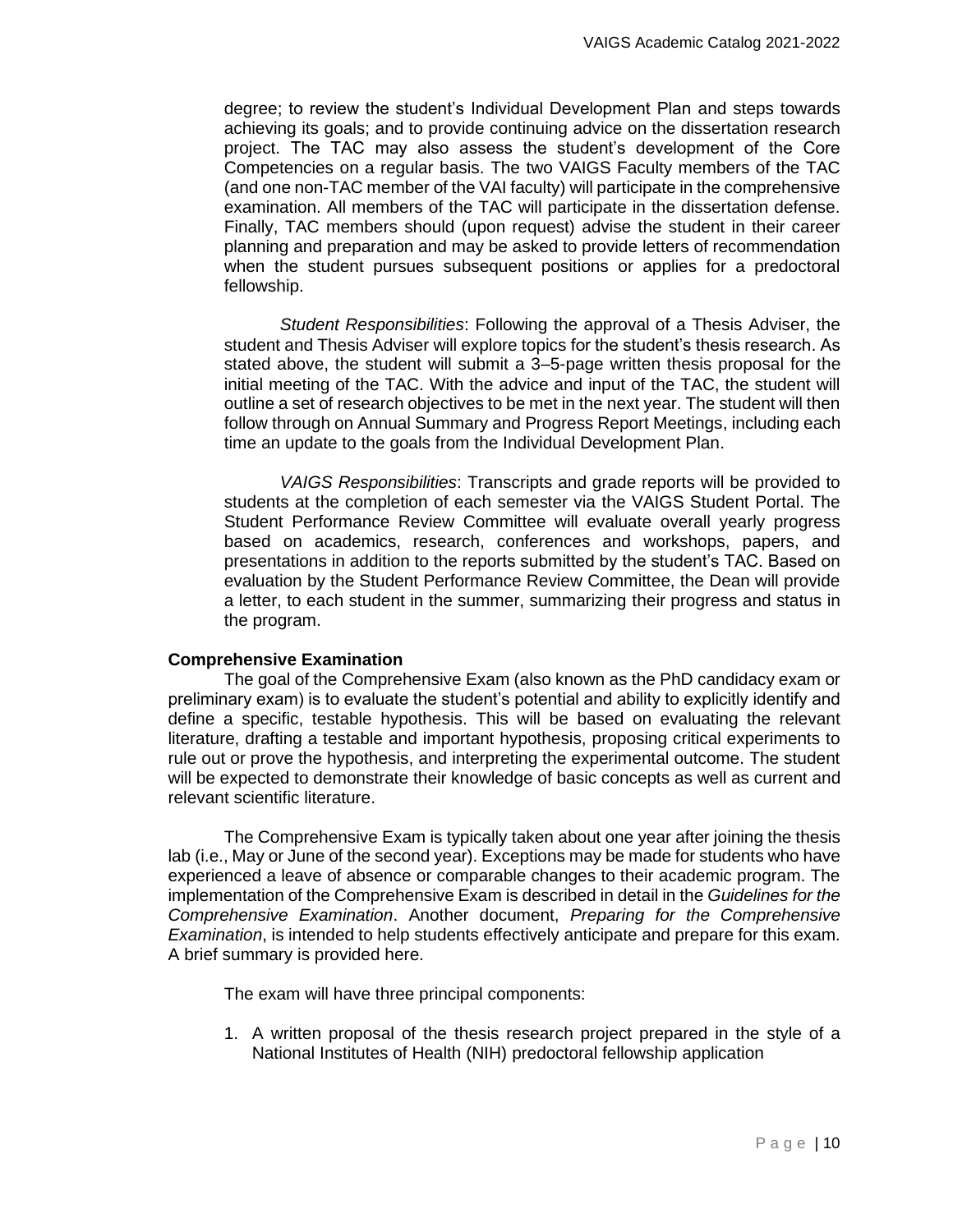- 2. A research proposal on a topic in an area different than the student's chosen field of research but within the scope of research at VAI; and
- 3. An oral defense of the two written proposals together with an examination on the underlying concepts, principles, and research skills

# Comprehensive Exam Committee

The Comprehensive Exam Committee will comprise three members including two VAI members of the TAC and one VAIGS faculty member not on the TAC (appointed by the Comprehensive Exam Organizing Committee, CEOC). The Thesis Adviser may attend as a silent observer but does not participate in the examination. If the spouse of the Thesis Adviser is a member of the TAC, that faculty member will either be a silent (non-voting) observer or will be excused from participating in the exam. The exam will be chaired by a member of the Comprehensive Examination Organizing Committee, who also does not vote on the examination.

# Comprehensive Exam Outcomes

Passing the Comprehensive Exam requires satisfactory completion of all three principal components, based on a majority vote of the examining committee. For more detail regarding outcomes, see *Guidelines for the Comprehensive Examination*.

Upon successful completion of both the written and oral exams, the student will work full-time in the laboratory on their thesis project. The student must submit a predoctoral grant application to an external agency, to be considered for funding (typically as a predoctoral fellowship), within one year from the date of their Comprehensive Exam.

# <span id="page-10-0"></span>**Dissertation Preparation and Defense**

## Dissertation Scope and Preparation

A key requirement for the degree of Doctor of Philosophy (PhD) is the submission and successful defense of a dissertation. The dissertation is a compilation of a student's research on an original and significant question in the field.

The dissertation submitted for the PhD degree must be based on original research that makes a significant contribution to our understanding of molecular and cellular biology relevant to human disease. The design, execution and presentation of the dissertation research must demonstrate that the candidate can perform independent research of a quality consistent with that published in refereed journals of the relevant disciplines. In most circumstances, it is expected that substantial portions of the thesis research will have been published or submitted for publication. The thesis and oral defense should provide clear evidence of the candidate's capacity to function as a professional scientist, including a broad knowledge of the research topic; ability to draft hypotheses and design effective tests of those hypotheses; ability to execute experiments accurately; ability to interpret results critically; and ability to communicate the research project effectively. Elements for the student evaluation can include, but are not limited to, a polished presentation that clearly communicates the science; a clear statement of well-grounded hypothesis and logical specific aims; the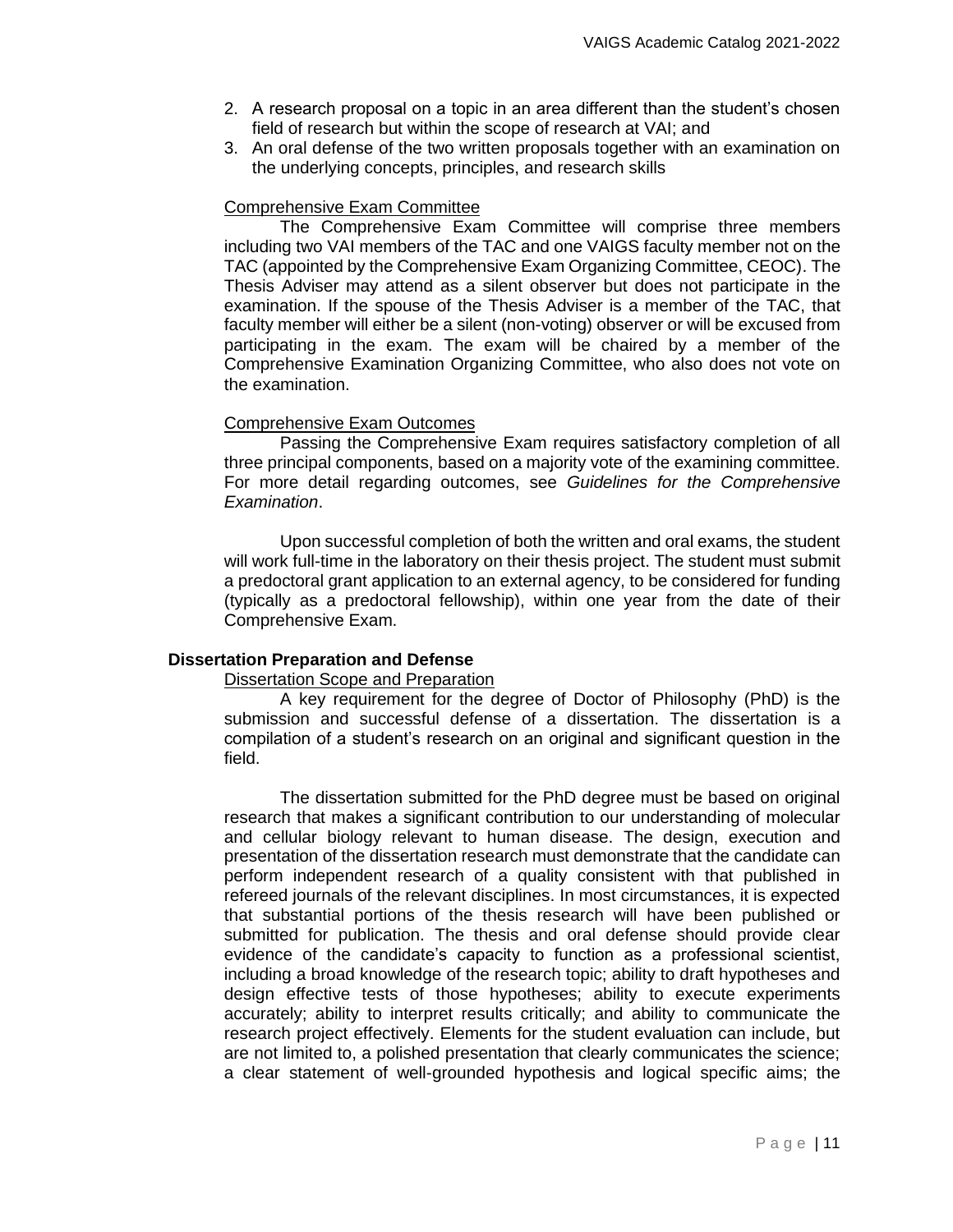potential clinical significance and beneficiaries of the proposed research; evidence of effective experimental design and proficient execution; appropriate datagathering and analysis; logical and insightful derivation of experimental conclusions that address the hypothesis; adjustments in experimental design (if any) with clear rationale; insightful discussion of the work in the context of the field; and the future direction or application of this research.

Students are required to prepare a detailed written dissertation conforming to VAIGS requirements as outlined in the *[Dissertation Preparation Manual](https://home.vai.org/sites/VAIGS/Resource%20Documents/VAIGS%20Dissertation%20Preparation%20Manual.pdf)*. Prior to preparing the dissertation, each graduate student must meet with their TAC to discuss future career plans and obtain permission to begin writing the thesis.

# Dissertation Defense Committee (DDC)

When the student, Thesis Adviser, and TAC agree that the student is ready to prepare and defend the dissertation, a DDC will be formed to evaluate the graduate student's doctoral dissertation. The DDC will consist of all members of the TAC, including the Thesis Adviser (in a non-voting capacity); two additional VAIGS faculty members; and the external member of the TAC, all of whom have provided ongoing advice to the student throughout their thesis project. In addition, the DDC will include one additional external reviewer, suggested by the student and thesis adviser and approved by the Comprehensive Exam Organizing Committee and the Dean. The DDC will be chaired by a member of the Comprehensive Exam Organizing Committee.

The Thesis Adviser will attend the dissertation defense as a non-voting member and does not question the student during the dissertation defense. The Thesis Adviser may answer questions of the DDC for clarification. The Thesis Adviser has a vested interest in the success of the student in that the Thesis Adviser's research is logically intertwined with that of the student.

External review strengthens the quality of the doctoral degree and the graduate program as a whole. The additional external reviewer, who is not a member of the TAC, provides an independent assessment of the research. The additional external reviewer further validates the independent nature of the student's work. The student and thesis adviser will nominate independent investigators as external reviewers who have the appropriate expertise and who have no conflict of interest with the student's or Thesis Adviser's current research. Recommendations will be submitted to the Dean for selection of a single independent external reviewer as a fourth voting member of the DDC.

A member of the VAIGS Comprehensive Examination Organizing Committee (CEOC) will act as DDC chair and will ensure adherence to VAIGS standards and policies, monitor for potential conflicts of interest, and enhance consistency between different DDCs. The DDC chair will not vote on the outcome of the examination.

Conflict of interest is created when scientific or personal relationships between the student and/or advisers significantly skew the ability to have unbiased scientific objectivity during the evaluation process. DDC members should be evaluated for collaborations or interactions with the Thesis Adviser such that the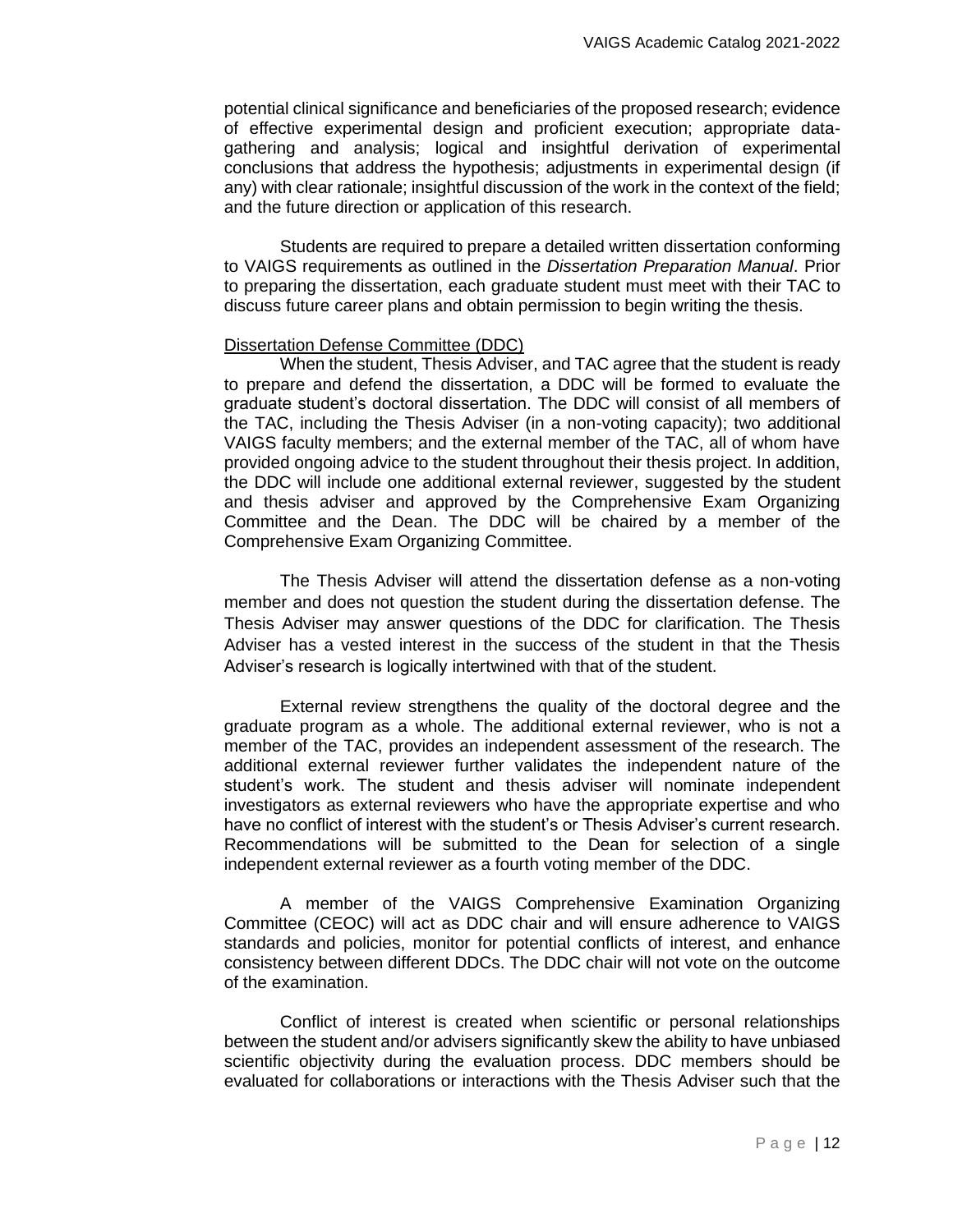degree of collaboration does not introduce a conflict of interest which may provide an unfair or disfavored advantage for the student. The degree of conflict must be determined and approved by the Dean.

## Dissertation Defense

The student will deliver a written dissertation to all members of the DDC **at least two weeks prior** to the defense date. The dissertation defense will consist of an oral presentation and an oral examination. The oral presentation is an open public seminar. The student will prepare and deliver a 40-45 minute presentation of the dissertation research and then field questions from the audience. The oral examination is closed and is conducted by the DDC following the presentation. The thesis adviser may participate in the questioning and discussion but should not answer on behalf of the student and does not vote on the outcome of the exam.

# Defense Outcomes

Following the examination, the DDC will convene in private to discuss the student's dissertation, oral presentation, and performance in the oral examination. After deliberation, the DDC will make a recommendation to the Dean of whether or not to grant the PhD degree. A simple majority vote (at least three votes) from the four voting members of the DDC will be required to recommend to the Dean to grant the student a PhD degree.

The DDC may require additional revisions or amendments to the written dissertation. **Such requirements must be completed before the PhD degree is conferred**. The DDC chair will provide in writing (to the VAIGS Dean, the student, and the thesis adviser) a concise summary of the required changes as approved by the DDC. The DDC Chair and the Thesis Adviser together will monitor the accomplishment of these revisions and will certify to the Dean when the revisions have been accepted.

Following completion of document editing by the student and after final acceptance by DDC and the Format Reviewer, the successful candidate must provide to the Director of Enrollment and Records a copy of the completed and final version of the thesis in electronic form (as a single .pdf file).

Details for the preparation of the electronic documents are included in the guidelines for formatting theses and dissertations. The Graduate School will pay the binding costs for up to two printed color copies, one for VAIGS and one for the student. The student is responsible for costs of other bound copies for their own use or for their thesis adviser. Electronic dissertations and theses will be deposited at ProQuest for online curation.

# <span id="page-12-0"></span>**Typical Program of Study for a PhD Degree**

Students enrolled in the graduate program are expected to complete the requirements for the PhD degree within five years. In most cases students will complete all coursework by the end of Year Four. The typical academic plan for a VAIGS doctoral student is shown schematically in Appendix B. This program may vary for students in the MD-PhD program and for other special circumstances.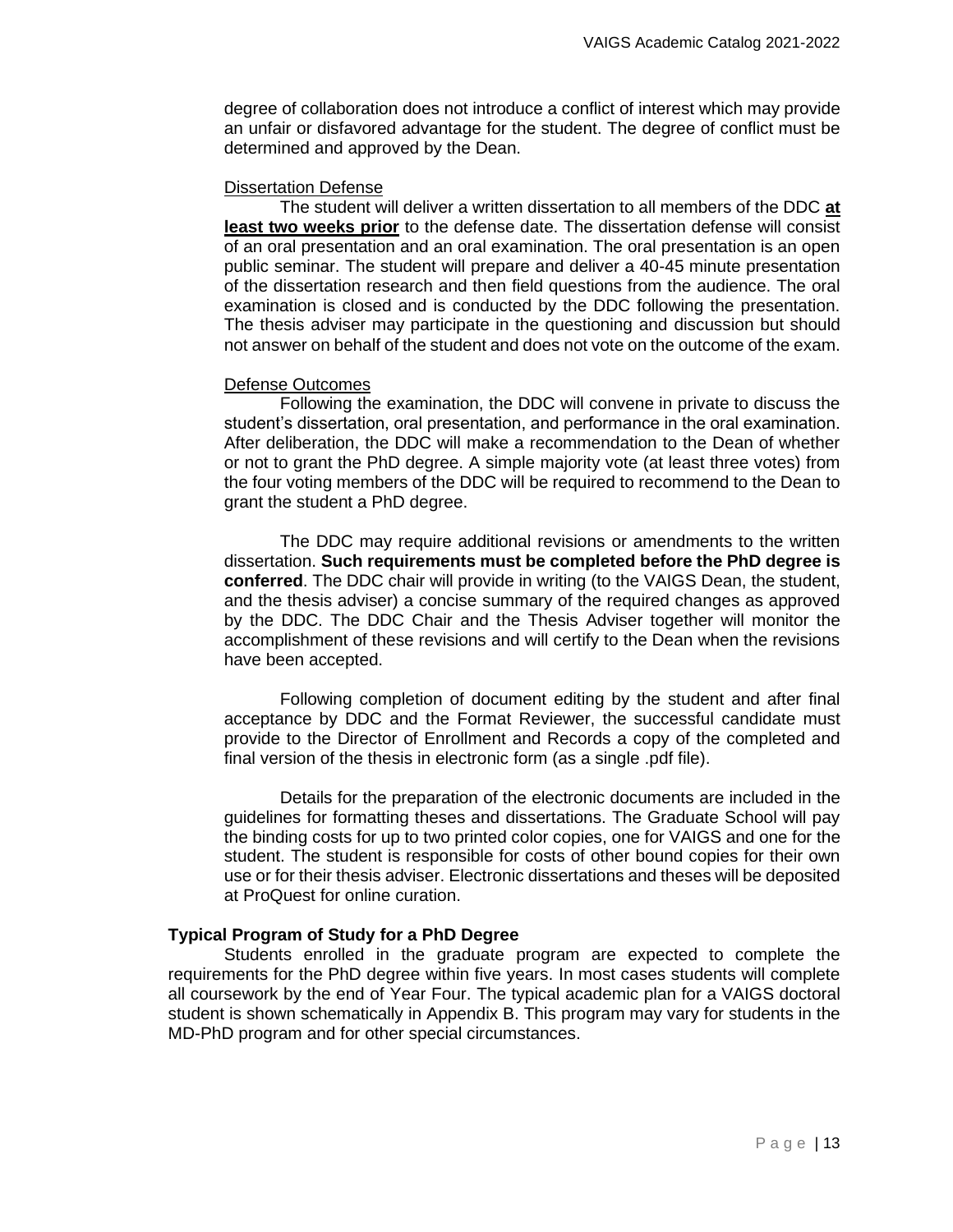# **Graduation Requirements for an MS Degree**

<span id="page-13-0"></span>The VAIGS charter from the State of Michigan authorizes VAIGS to confer both doctoral and master's degrees. VAIGS recruits, admits, and enrolls students exclusively for the doctoral program. VAIGS does not recruit, admit or enroll students whose primary objective is a master's degree. Nonetheless master's degrees may be conferred upon students who, for various reasons and circumstances, elect not to complete the doctoral degree. This decision to pursue a master's degree must be approved in writing by the student's Thesis Adviser and by the Dean.

The requirements for the master's degree include all of the core course requirements defined for the PhD program, including successful completion of the comprehensive exam, except that the number of credits for Special Topics and seminar-style courses and thesis research are reduced. VAIGS requires a minimum of **60 credits**, and a minimum average grade point average (GPA) of **3.0, for a master's degree**.

A thesis providing evidence of the student's competence to perform research in the relevant discipline is required. The thesis research is conducted under the supervision of a faculty member serving as the Thesis Adviser, with additional guidance and encouragement from a Thesis Advisory Committee.

# **Course Requirements for an MS Degree**

The following courses are required for the MS degree. A complete course list and course descriptions are found in other sections of this catalog.

Strategic Approaches to Biomedical Research (SABR)

| Three two-credit courses are offered in the first semester, and<br>two two-credit courses and a one-credit cumulative exam are offered in<br>the second semester. | 2 semesters, 11 credits |
|-------------------------------------------------------------------------------------------------------------------------------------------------------------------|-------------------------|
| Historical Perspectives in Molecular Biology                                                                                                                      | 1 semester, 2 credits   |
| <b>Experimental Design and Biostatistics</b>                                                                                                                      | 1 semester, 2 credits   |
| Data Analysis and Bioinformatics                                                                                                                                  | 1 semester, 2 credits   |
| Scientific Communication 1 & 2                                                                                                                                    | 2 semesters, 4 credits  |
| Experimental Skills 1 & 2                                                                                                                                         | 2 semesters, 3 credits  |
| Responsible and Effective Conduct of Research                                                                                                                     | 1 semester, 2 credits   |
| <b>Technical Writing and Grantsmanship I</b>                                                                                                                      | 1 semester, 1 credit    |
| <b>Professional Development Courses</b>                                                                                                                           |                         |
| Elective courses, 1-2 credits per course, typically taken in<br>years two through four.                                                                           | 2 credits minimum       |
| <b>Special Topics Courses</b>                                                                                                                                     |                         |
| Two-credit courses on a focused topics in basic or clinical<br>research, typically taken in years two through four.                                               | 2 credits minimum       |
| <b>Laboratory Rotations</b>                                                                                                                                       |                         |
| Three rotations of four-weeks duration, completed during the<br>first two semesters: two credits for each rotation.                                               | 6 credits               |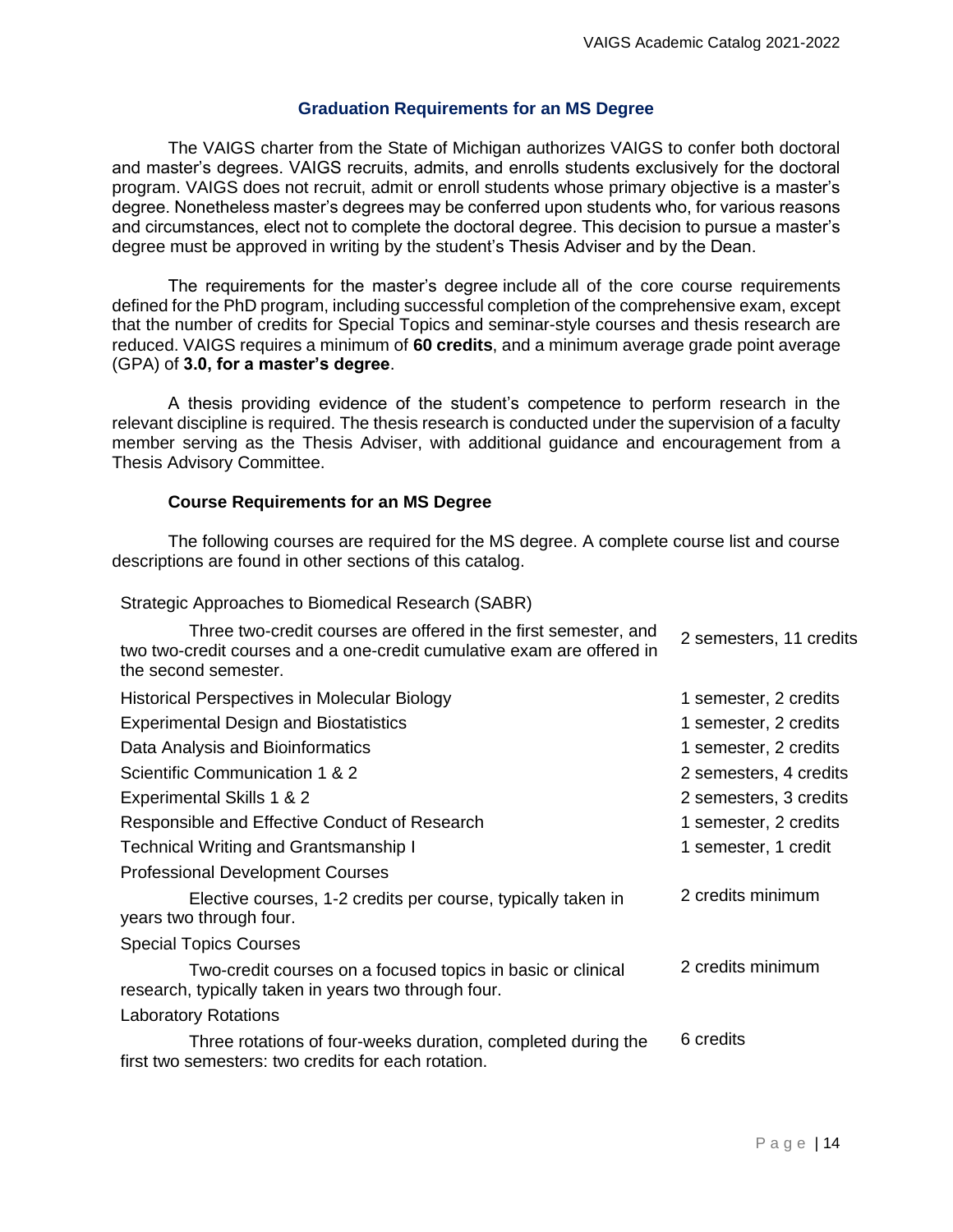# Precandidacy Research

Thesis research conducted after selecting a thesis adviser and prior to successful completion of the Comprehensive Exam

Typically, 3 semesters, 3-6 credits/semester. Minimum 8, maximum 18 credits.

Thesis Research **Minimum 9 credits (3-6** and the Minimum 9 credits (3-6 and the Minimum 9 credits (3-6 and the Minimum 9 credits (3-6 and the Minimum 9 credits (3-6 and the Minimum 9 credits (3-6 and the Minimum 9 credits credits/semester)

# <span id="page-14-0"></span>**Thesis Research**

Students who receive a MS degree from VAIGS will conduct thesis research under the supervision of a VAIGS faculty member serving as Thesis Adviser. The roles of the Thesis Adviser and TAC are the same as those defined for the PhD student. Students will be expected to meet semi-annually with their TAC, for both Annual Summary and Progress Report meetings. The reports from these meetings will be submitted to the Director of Enrollment and Record to be included in the student's academic record.

# <span id="page-14-1"></span>**Comprehensive Examination**

The goal of the Comprehensive Exam is to evaluate the student's potential and ability to explicitly identify and define a specific testable hypothesis. Students who receive a MS degree from VAIGS must have passed the Comprehensive Examination based on the same criteria and standards as applied to PhD students. The scope and format of the Comprehensive Examination are described above and in documents cited there.

# <span id="page-14-2"></span>**Thesis Preparation and Defense**

# Thesis Scope and Preparation

A key requirement for the master's degree is the submission and successful defense of a thesis in which is compiled the evidence of a student's competence to conduct research in cell and molecular genetics. The thesis submitted for the MS degree is smaller in scope than is a dissertation for the PhD degree and represents a body of work appropriate for at least one publishable paper. In most circumstances, it is expected that substantial portions of the thesis will be or will have been published or submitted for publication. The thesis and the oral defense should provide clear evidence of the candidate's capacity to function as a professional scientist, including broad knowledge of the research topic; ability to draft research questions, hypotheses and design effective tests of those hypotheses; ability to execute experiments accurately; ability to interpret results critically; and ability to communicate the research project effectively.

The master's thesis should conform to VAIGS requirements as outlined in the [Thesis and Dissertation Preparation Manual.](https://home.vai.org/sites/VAIGS/Resource%20Documents/VAIGS%20Dissertation%20Preparation%20Manual.pdf) Prior to preparing the thesis, the student must meet with their TAC to confirm that the progress is sufficient to justify writing the thesis.

# Thesis Defense Committee (TDC)

When the student, Thesis Adviser, and TAC agree that the student is ready to prepare and defend the thesis, a TDC will be formed to evaluate the graduate student's master's thesis.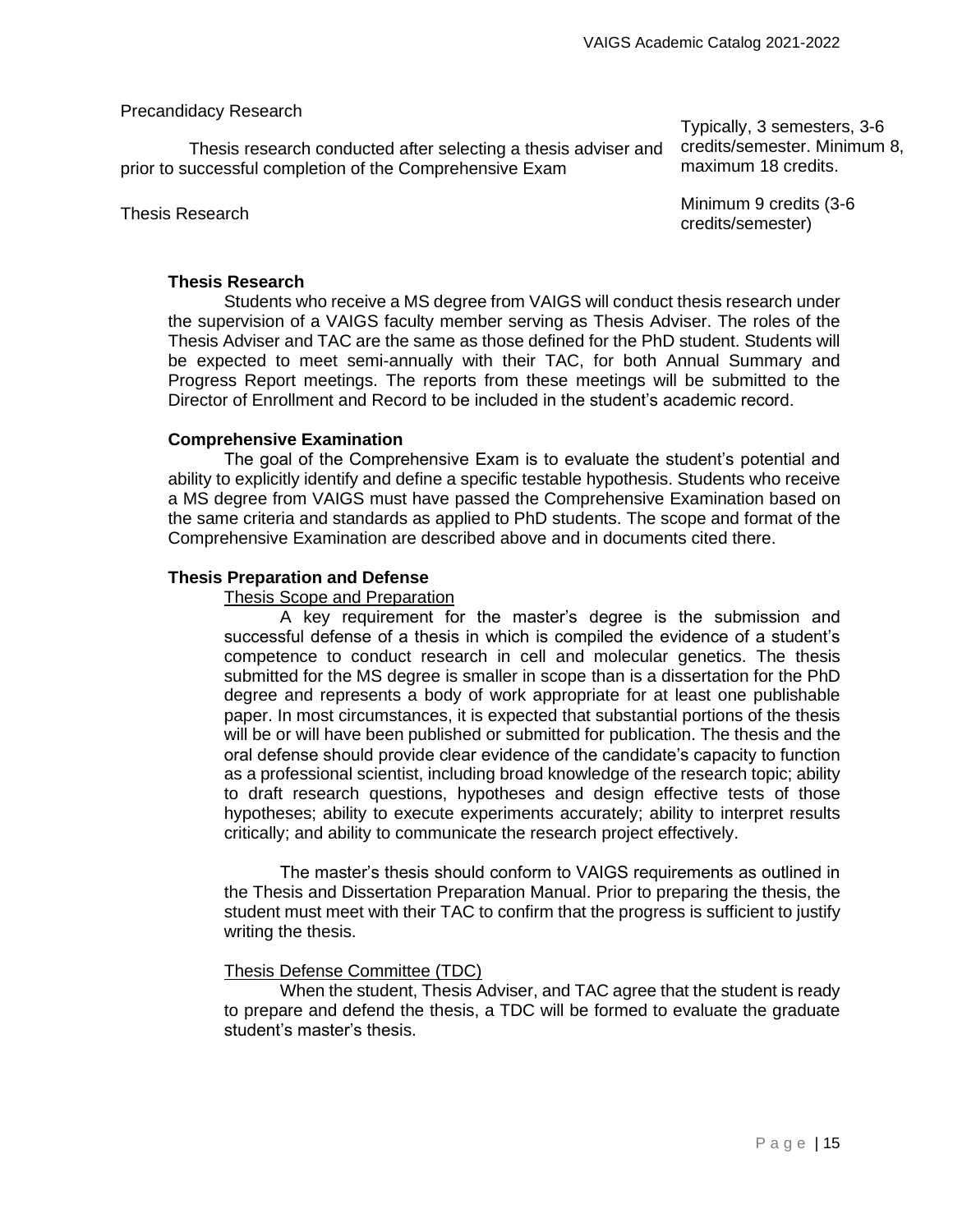The TDC will consist of all members of the TAC, including the Thesis Adviser (in a non-voting capacity); two additional VAIGS faculty members; and the external member of the TAC, all of whom have provided ongoing advice to the student throughout their thesis project. The Thesis Adviser will attend the thesis defense as a non-voting member and does not question the student during the examination. The Thesis Adviser may answer questions of the TDC for clarification. A member of the VAIGS Comprehensive Examination Organizing Committee (CEOC) will chair the TDC.

# Thesis Defense

The student will deliver the written thesis to all members of the TDC **at least two weeks prior** to the scheduled defense date. The thesis defense will consist of a 40–45-minute oral presentation and an oral examination. The oral presentation may be open to public or not, at the discretion of the candidate and Thesis Adviser. The oral examination will be administered by the TDC and will be closed to the public. The closed examination will be chaired by the Dean's Representative. Based on the reading of the thesis, the oral presentation, and the oral examination, the TDC may require additional revisions or refinements to the written thesis. **Any such requirements must be completed prior to the conferral of the master's degree**. Upon completion of the defense, the TDC will make a recommendation to the Dean of whether to grant the master's degree. A simple majority (at least two votes from the three voting members of the TDC) in favor of a successful thesis defense will be required to recommend to the Dean to grant the candidate a master's degree.

The successful candidate must provide to the Director of Enrollment and Record a copy of the completed and final version of the thesis in electronic form (as a single .pdf file). Details for the preparation of the electronic and hard-copy documents are included in the [guidelines for formatting theses and dissertations.](https://home.vai.org/sites/VAIGS/_layouts/15/WopiFrame.aspx?sourcedoc=/sites/VAIGS/Resource%20Documents/VAIGS%20Dissertation%20Specifications.pdf&action=default) The Graduate School will pay the binding costs for up to two printed color copies, one for VAIGS and one for the student. The student is responsible for costs of other bound copies for their own use or for their thesis adviser. Electronic dissertations and theses will be deposited at ProQuest for online curation.

# **Physician-Scientist Training Programs**

<span id="page-15-0"></span>VAIGS offers several innovative opportunities for training physician-scientists who will be well-positioned to combine clinical and research training in the pursuit of effective translational research.

# MD-PhD dual degree program (with Michigan State University or with Western Michigan University)

This program combines medical training through the MSU College of Human Medicine or the WMU Homer Stryker MD School of Medicine with research training through VAIGS, culminating in both MD and PhD degrees. Admission to the dual degree program requires approval of both the respective medical school and VAIGS. During the first two years, the student will enroll in medical school courses. In the following four years, the student completes PhD training including all components of the VAIGS program on a somewhat condensed timeline. During this time, the student will engage in periodic clinical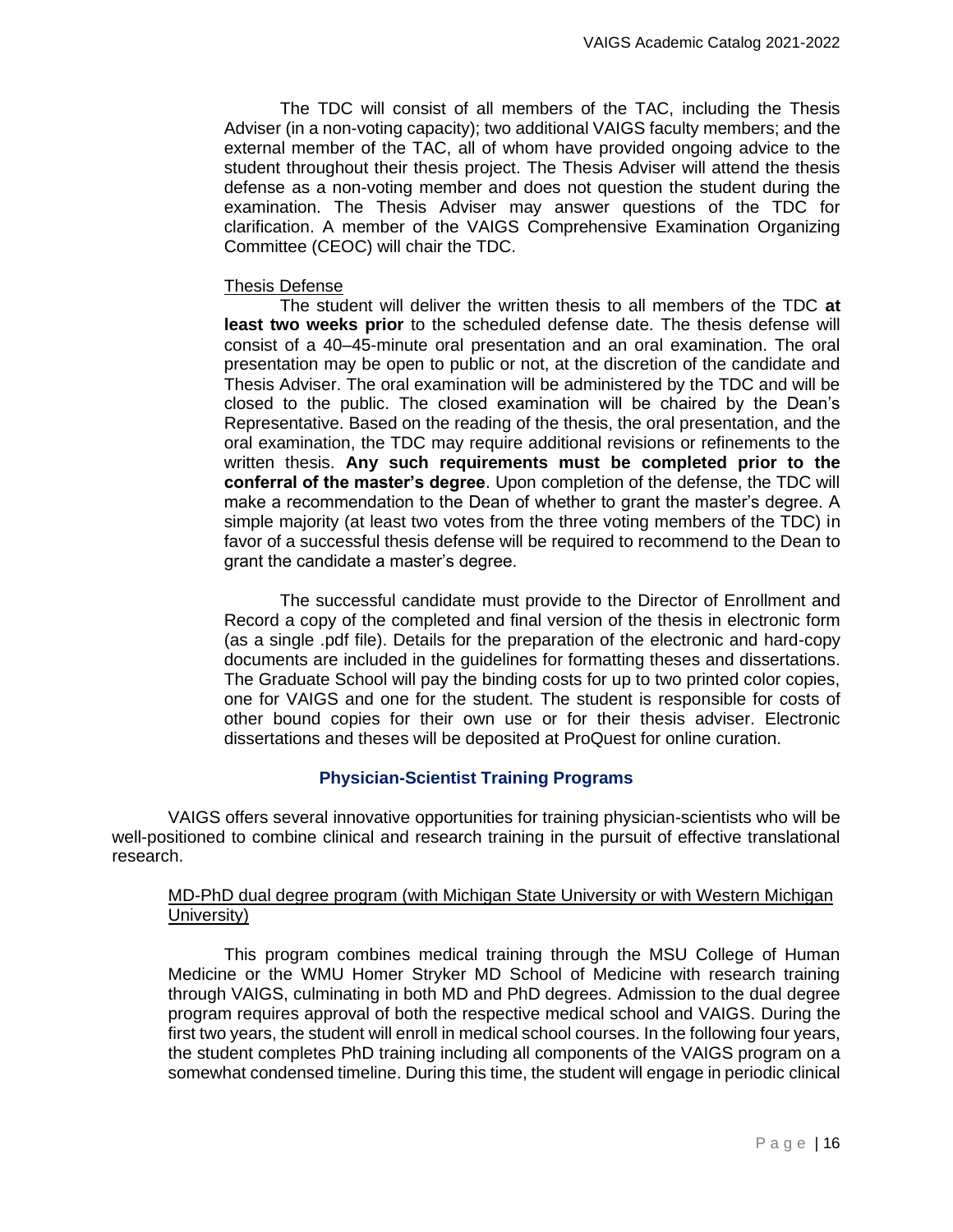experiences as directed by the medical school. After completing the doctoral dissertation, students undertake an additional two years in medical school for their clinical clerkships. During this time, students may participate in continued research activities as time and interest allow. More information is available at the [MSU College of Human Medicine](https://mdadmissions.msu.edu/programs/MD_PhD1/md-phd-chm-msu.html) or at the [WMU Homer Stryker MD School of Medicine](https://med.wmich.edu/node/267) websites.

# Pediatric Hematology/Oncology Fellowship – PhD program (with Spectrum Health and Helen DeVos Children's Hospital)

This program links subspecialty training in pediatric hematology and oncology with research training in cell and molecular genetics. The training program for each participant will include all components of the VAIGS doctoral program, including courses and dissertation research, although the timelines may be adjusted to meet clinical responsibilities of the clinical fellowship. Clinical training and research experience may be intertwined during portions of the training period. Details of the programs combining the VAIGS PhD with medical school or the clinical fellowship and residency training are articulated in memoranda of understanding with the partner organizations. These memoranda are available upon request.

# **Other Learning Opportunities and Experiences**

# <span id="page-16-1"></span><span id="page-16-0"></span>**Community Service**

All students are encouraged to perform a minimum of four hours of community service per academic year during their time in the program. This can take the form of assisting in the VAI education program, summer intern or incoming graduate student peer mentoring, service at a local school, local hospital, or other medical-related facility, or working at an institutional-sponsored event. The student will provide documentation of community service by updating the [Student Progress Report.](https://home.vai.org/sites/VAIGS/Pages/TAC.aspx)

# <span id="page-16-2"></span>**Oral Presentations**

Training and experience in oral communication of scientific information and research results are important formative activities for VAIGS students. Once they have selected their thesis lab, first year students will present a selected journal article from current scientific literature in a Journal Club session of the Graduate Student Seminar Series. Beginning in the second year, students will also report on the progress of their dissertation research in the Research in Progress sessions of the Graduate Student Seminar Series. Students will be given training on presentation skills prior to their presentations and will be evaluated by VAIGS faculty and student peers. Research in Progress sessions are coached individually and allow feedback to be provided.

## <span id="page-16-3"></span>**Poster Presentations**

Beginning in the second year, all students are expected to present a poster at the annual VAI retreat if opportunities are provided.

# <span id="page-16-4"></span>**Attendance at Scientific Meetings**

Students are encouraged and expected to attend a national or international scientific meeting, conference, or workshop each year. First-year students normally attend a conference after the end of the second semester. Advanced students (third year and beyond) are expected to present their work at such a conference. VAIGS will provide financial support up to \$2,000 per student, per academic year (September through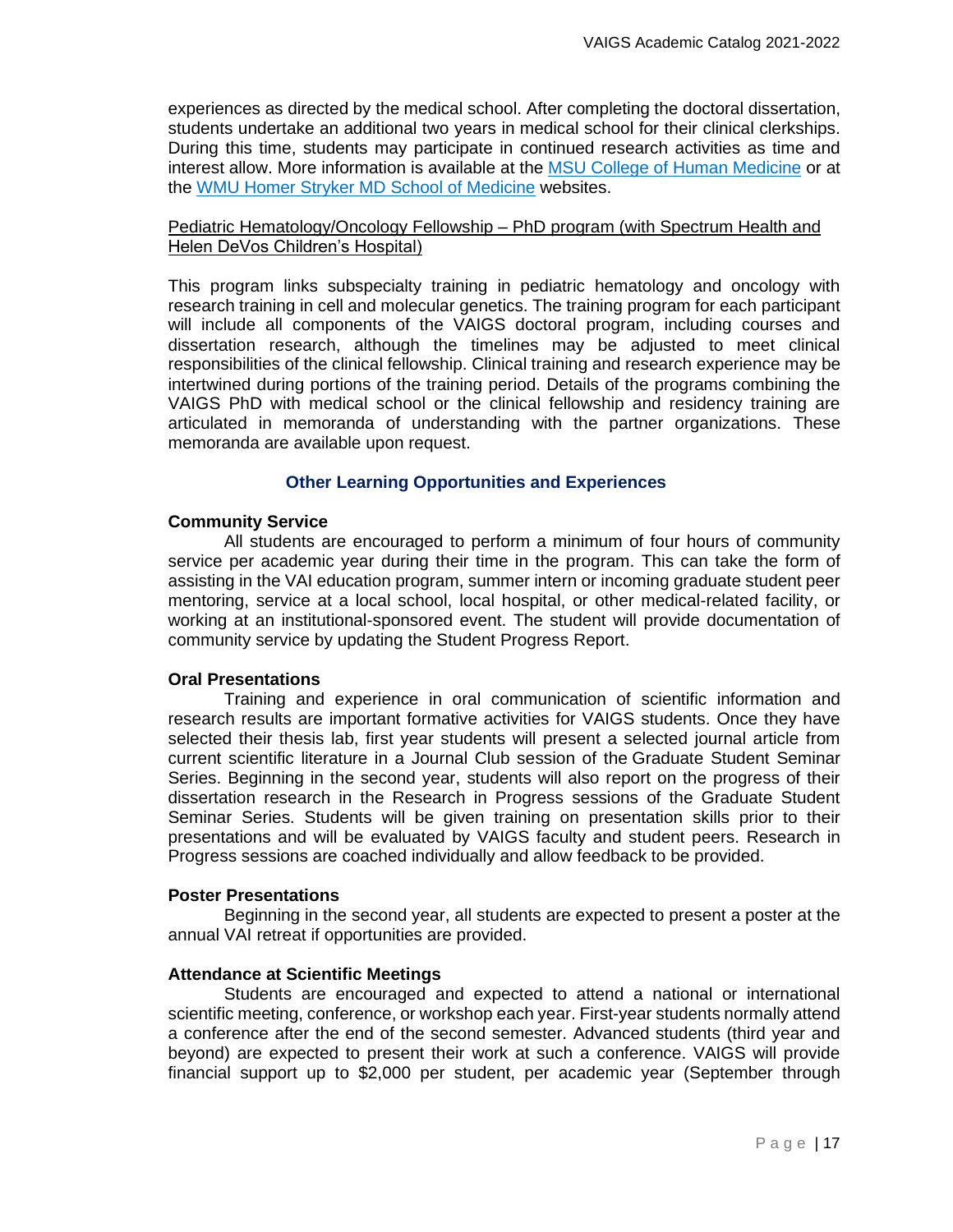August), to attend these events. Students are required to submit a short report to the Director of Enrollment and Records within one week of their return, describing the impact of the conference on their scholarly or professional development. (See policy: VAIGS Student Travel Allowance).

# <span id="page-17-0"></span>**VAI Seminar Series**

Each year, as a group, the graduate students will have the opportunity to invite and host at least one outside seminar speaker of their choice through the VAI Seminar Series. Students are also frequently invited to attend luncheons with many of the outside seminar speakers hosted by VAI. Students are strongly encouraged to take advantage of these opportunities to interact with these distinguished visitors.

# <span id="page-17-1"></span>**Career Preparation and Planning**

The Director of Student Support Services leads graduate school efforts in individual support and career planning/CV for graduate students. This includes resumé/CV review, interview prep, career exploration, and career assessments. Additionally, in collaboration with the VAIGS Director of Assessment and Professional Development, the VAIGS Graduate School Association (GSA) and the Van Andel Institute for ResearchVAI Office of Postdoctoral Affairs and the Postdoctoral Association to provide workshops and seminars on career preparation and planning for successful scientists. Additional workshops, information and activities will be coordinated by the Director of Student Support Services. A career day will be led each year by the Director of Student Support Services and a committee of graduate students.

# <span id="page-17-2"></span>**Membership in Scientific Societies and Organizations**

All students are encouraged to join a scientific society of their choice. Students may pay for these memberships from their own funds or (at the discretion of their Thesis Adviser) from their thesis laboratory's research funds.

# <span id="page-17-3"></span>**Teaching Opportunities**

Opportunities may be available for teaching classes or courses outside of VAI. Interested students should discuss these opportunities with their Academic or Thesis Adviser. VAIGS has no formal requirement to participate in outside teaching opportunities. However, VAIGS and/or the graduate student's Thesis Adviser reserves the right to institute such a requirement. A decision as to whether a student will utilize these opportunities will be decided on a case-by-case basis, by mutual agreement of the student and Thesis Adviser with final approval by the Dean. The External Activities policy describes the ground rules for such experiences and the process for obtaining approval.

# **COURSE LIST AND DESCRIPTIONS**

# **VAI 8010-8051 Strategic Approaches to Biomedical Research (SABR), Fall and Winter semesters, 11 credits**

In a progressive series of four-week modules, students develop research plans to address current hypotheses, questions or problems relevant to human disease. In the course of developing these plans, students learn foundational concepts in biochemistry, cell biology, molecular biology, genetics, bioinformatics, and pathobiology. This "problembased learning" approach best simulates how professional scientists attack new research problems. Students emerge with a strong foundation in core concepts in the relevant disciplines, an understanding of experimental design principles, and experience in crafting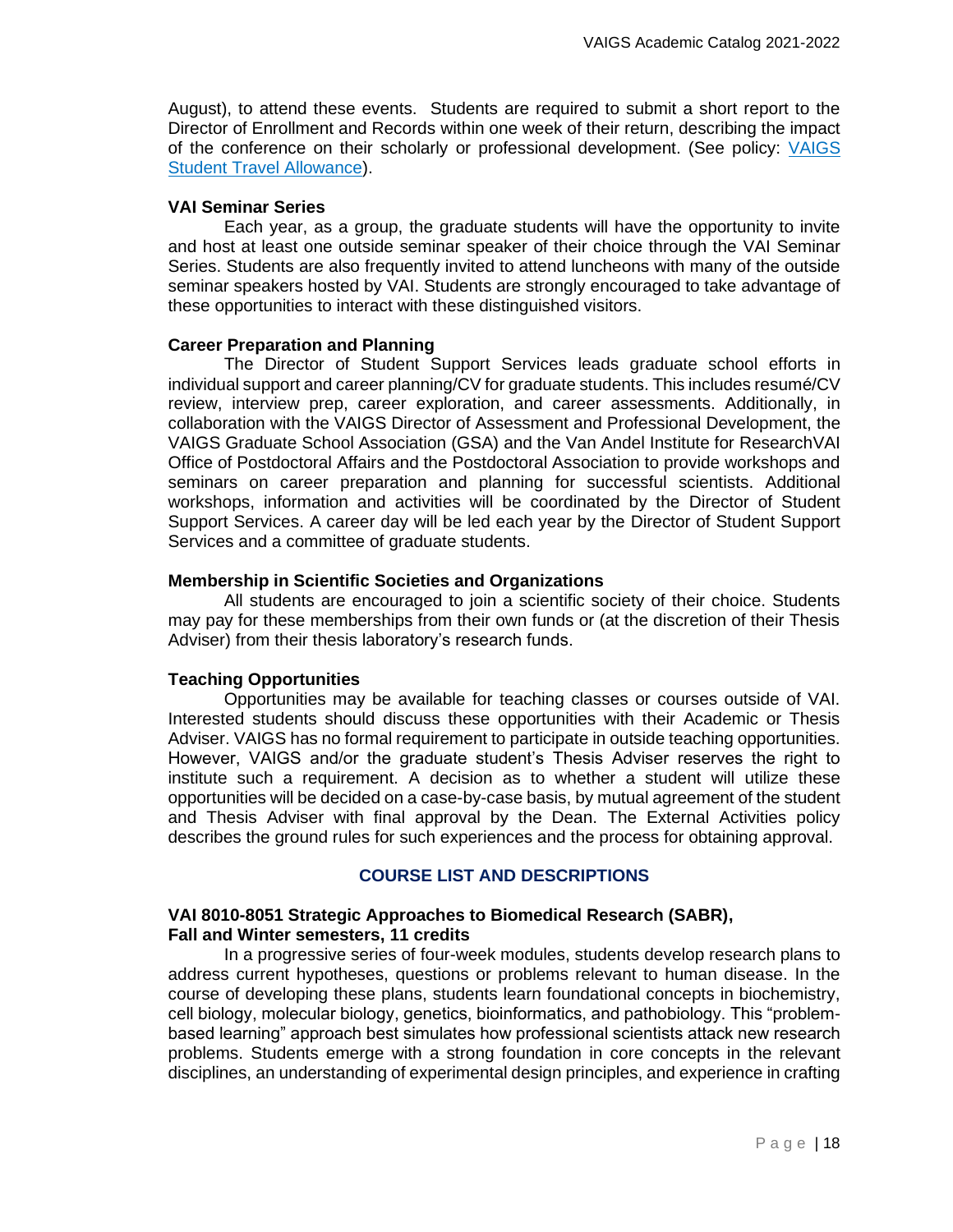research plans. Across the Fall and Winter semesters of the first year, students undertake a total of five two-credit SABR modules and a one-credit, cumulative final examination. The first module is graded on pass/fail; all other modules and exams are graded on a 4.0 scale.

# **VAI 8210 Historical Perspectives in Molecular Biology Fall semester, 2 credits**

This course examines the historical context of current molecular and cell biology research. Students study classic papers in biomedical research and discuss how the work represented in those papers changed the models or paradigms that prevailed at the time the research was done. Topics include foundations of modern biology, mechanisms of genetic change, analysis of biological macromolecules, gene splicing and rearrangement, disease mechanisms, tumor suppressor genes, and organisms used as important experimental models. This course is graded on a 4.0 scale.

# **VAI 8230 Responsible and Effective Conduct of Research Winter semester, 2 credit**

This course addresses effective laboratory management practices including protection of human and animal subjects, scientific integrity, conflicts of interest, collaboration, authorship, peer review, data management, mentoring, communication, societal impacts, human resource management, grants and contracts, and fiscal responsibility. The course provides training and direction on how to recognize, address and prevent ethical dilemmas that arise during the course of conducting scientific research. This course is graded on a 4.0 scale.

# **VAI 9309 Technical Writing & Grantsmanship I Fall semester, 1 credit**

This course is intended to help students become more effective writers in scientific disciplines. The entire research process depends upon the communication of concepts, results and plans. For that reason, scientists must be skilled in communicating through presentation and in writing. The course addresses the characteristics of clarity, organization, and style in technical writing and especially in scientific proposals. A major theme of the course is the process of writing, involving composition, editing, and revising with feedback. Students participate in multiple exercises with opportunities for review and iterative development of a draft proposal. This course is graded on a 4.0 scale.

# **VAI 8240 Experimental Design and Biostatistics Fall Semester, 2 credits**

An increasing emphasis on rigor and reproducibility has highlighted the fundamental roles of experimental design and statistics in modern biological research. This course focuses on basic principles of experimental design and fundamental statistical concepts for modern data-intensive biological research. The material draws upon methods and applications from concurrent subject-specific modules. Topics include probability, random variables, sampling, estimation, hypothesis testing, linear regression, diagnostics for fit, model selection, and ANOVA. Students will develop skills in R with RStudio.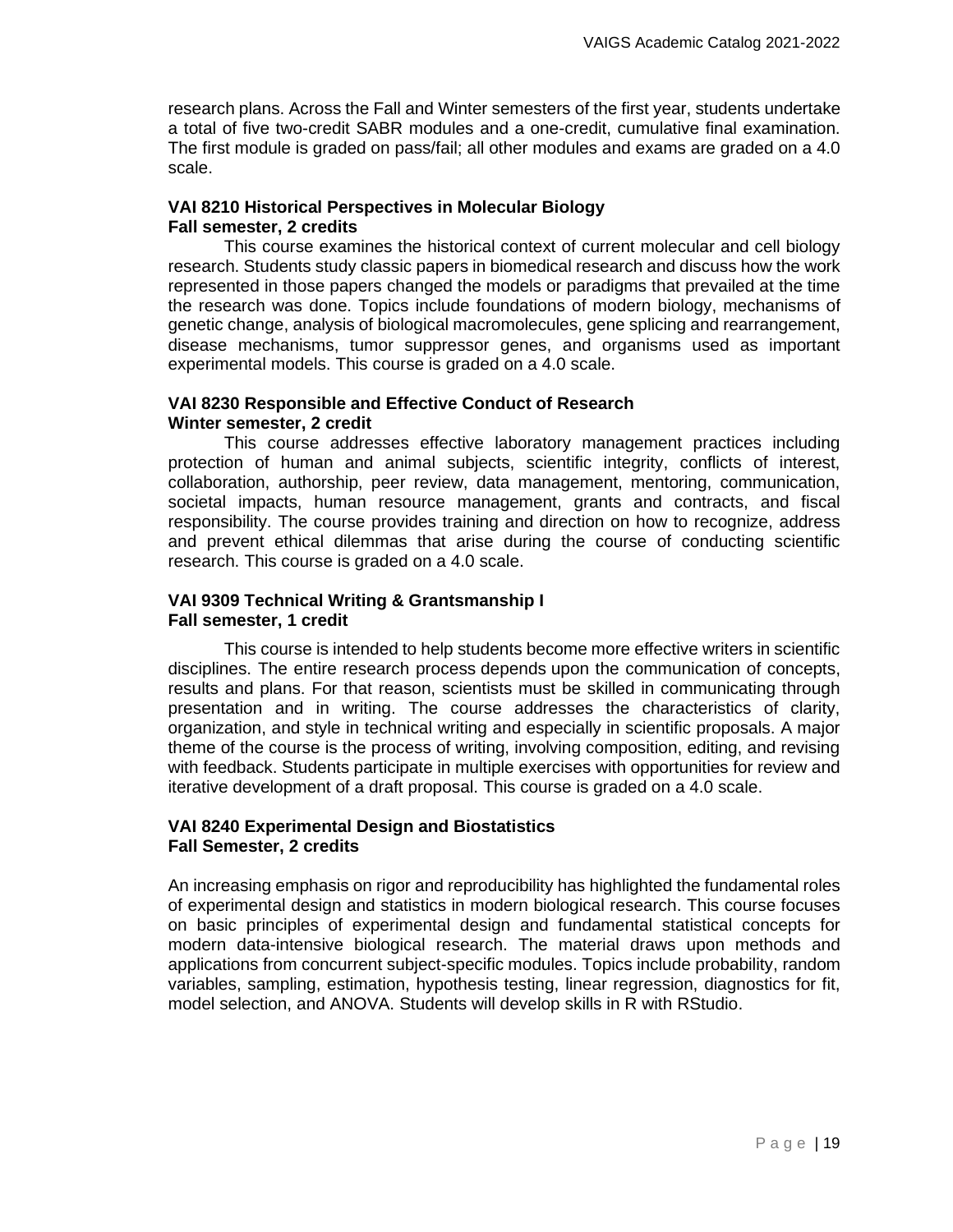# **VAI 8245 Data Analysis and Bioinformatics Winter Semester, 2 credits**

Many research projects in modern molecular and cell biology require the analysis of very large datasets such as those generated in genomics, epigenetics, metabolomics, proteomics, and structural biology. Almost all aspects of modern biology incorporate largescale data analysis to some extent. The efficient and accurate analysis and interpretation of these datasets are fundamentally important activities in biomedical research. This course delves into the algorithms and tools used in the application of bioinformatics to high-dimension datasets. Students will expand upon the R skills developed in the Biostatistics course and apply the skills to genomic, epigenomic, transcriptomic, and proteomic datasets, as well as downstream and integrative analysis.

# **VAI 8260 - 8261 Scientific Communication 1 and 2 Fall and Winter Semesters, 2 credits each**

This course is intended to help students become more effective communicators in their scientific work. The scientific research process relies heavily on effective communication of concepts, plans, results, and conclusions. For that reason, scientists must be skilled in spoken and written communication. The course will provide foundational principles and iterative practice in communication as listeners, speakers, readers, and writers, in multiple formats and with various audiences. The formats for listening and speaking will include formal scientific presentations, chalk talks, lab meetings, talks for lay audiences, and posters. The written formats will include grant proposals, scientific papers, review articles, and lay summaries. Course content and activities will align with concurrent courses and with laboratory rotation experiences.

# **VAI 8250 - 8251 Experimental Skills 1 and 2 Fall Semester, 2 credits; Winter Semester, 1 credit**

This course will provide a focused introduction to well-established and cuttingedge technologies, instrumentation, and methods important for addressing the scientific problems explored in Strategic Approaches to Biomedical Research (SABR), with an emphasis on technologies available in the Van Andel Institute Core Technologies and Services. The goal is for students to develop the knowledge and critical thinking skills needed to effectively incorporate these well-established and cutting-edge technologies, instrumentation, and methods into their own research.

#### **VAI 9301-9313 Professional Development Courses 1-2 credits per course**

These courses build student skills in communication, laboratory management, and organization. Courses complement the External and Internal Seminar Reporting. Recent offerings include Grantsmanship, Lab Leadership, and Origins of Cancer Scientific Conference Organization. These courses are graded on a 4.0 scale.

# **VAI 9001- 9024 Special Topics Courses**

# **1-2 credits per course**

These courses provide advanced study on focused topics in basic or translational research, and are typically taken in the second, third, and fourth years. Each course engages students in the study and discussion of the current scientific literature and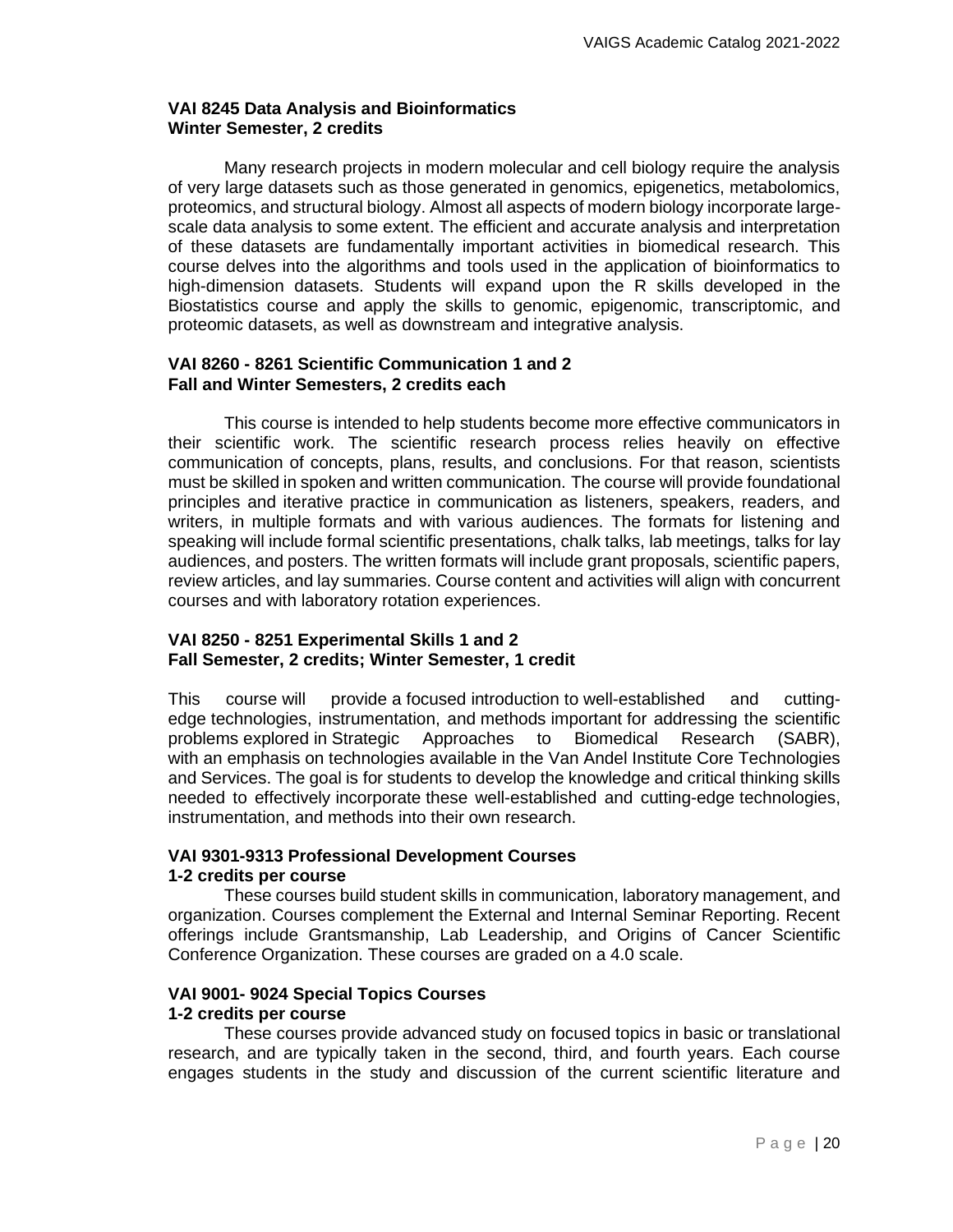concepts of the topic selected. Specific content varies with each semester. Special topics courses in various fields are offered on a rotating basis. Additional courses may also be offered depending on student and faculty interest. These courses are graded on a 4.0 scale.

# **VAI 8501A-8504A Laboratory Rotations minimum 3 rotations, 6 credits**

Laboratory rotations in the first year provide early research experiences that are important in the development of students. These laboratory rotations assist students in their choice of a thesis adviser, laboratory, and dissertation project. Students will complete three rotations. A fourth rotation may be needed before an appropriate thesis adviser and dissertation laboratory can be selected.

During the orientation for incoming students, faculty will present their research interests to the new matriculates. Students are encouraged to visit the laboratories and become acquainted with faculty, lab managers, research technicians, and other researchers in order to choose. Students shall send their rotation preferences to the Dean, who will confirm that this intention is consistent with the faculty member's plans before confirming the placement.

The activities of the rotation should be planned to give the student a rich and deep understanding of the questions being addressed, the approaches and experimental methods employed, the mentoring and leadership style of the laboratory head, and the relationships with other members of the laboratory team.

Following each rotation, students will submit a Student Evaluation of Rotation Experience form to the Director of Enrollment and Records. The rotation mentor (faculty member) will also evaluate the student's performance in the rotation, which will be discussed with the student before being submitted to the Director of Enrollment and Records. Lab rotations are graded on a 4.0 scale.

# **VAI 9101-9130 Independent Study: credits vary depending on effort**

Students may petition the Curriculum Committee for approval of VAIGS academic credit for a course or workshop taken at another institution (whether in-person or online), or for learning experiences at VAIGS / VAI that are not incorporated into existing courses. Dependent upon content, Independent Study courses may fulfill requirements for Special Topics or Professional Development courses. A plan for oversight of the student's activity and performance by a VAIGS faculty member will be included in the proposal. See [Independent Study Policy.](https://vanandelinstitute.sharepoint.com/sites/vaigs/Resource%20Documents/GS-POL-041%20Independent%20Study%20and%20MOOCs.pdf) A recommendation by the Curriculum Committee will be forwarded to the Dean for final approval.

# **VAI 9800-9806 Precandidacy Research: credits vary depending on effort**

Students who have selected a thesis adviser but have not yet passed their comprehensive exams will acquire academic credit for their thesis or dissertation research. Students enroll in this course for three to six credits per semester, depending on the number of other credits taken in the given semester. Calculations are conducted by the Director of Enrollment and Records.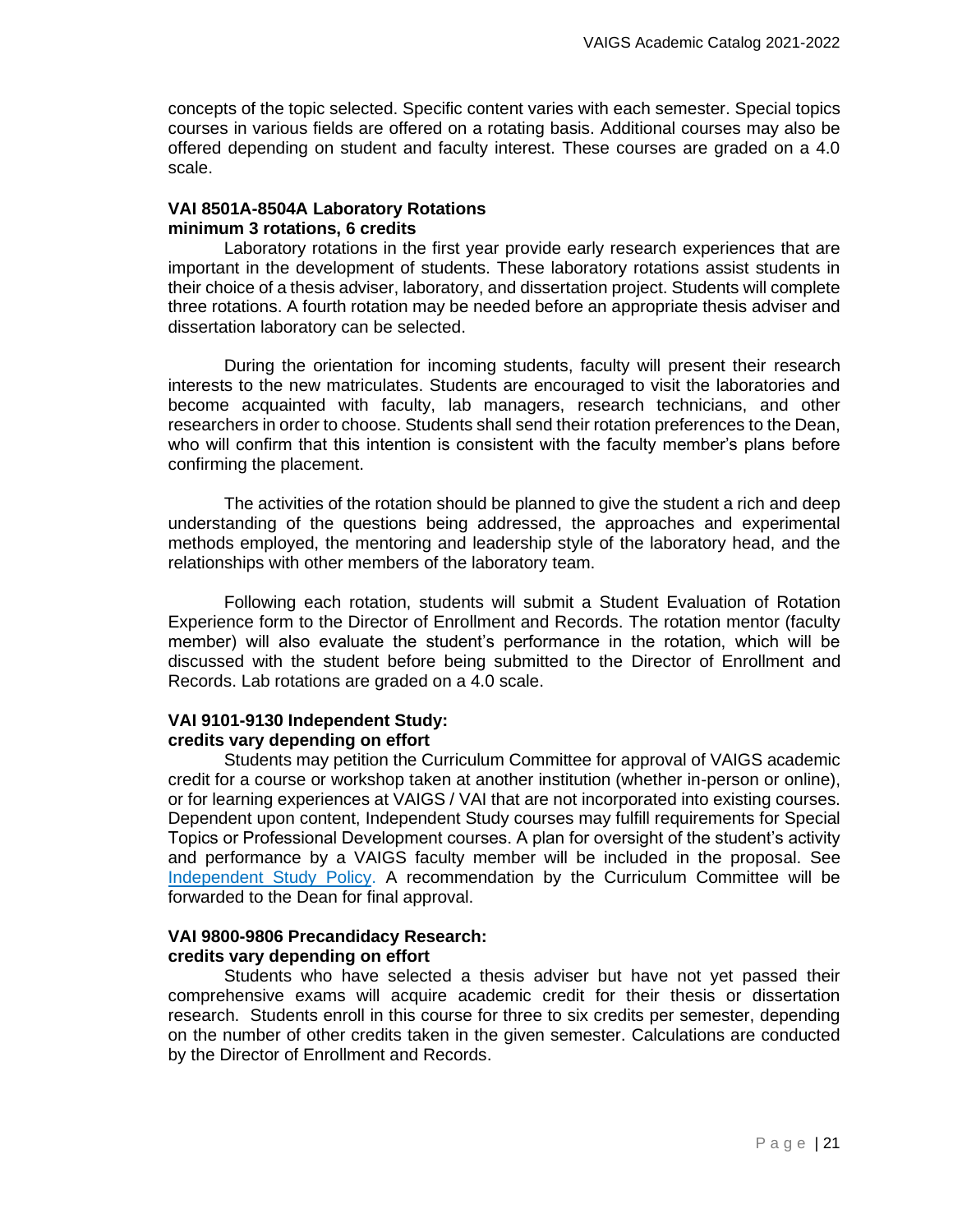# **VAI 9900-9905 Doctoral Candidacy Research: credits vary depending on effort**

Students who have passed their comprehensive exams will acquire academic credit for their thesis or dissertation research. Students enroll in this course for three to six credits per semester, depending on the number of other credits taken in the given semester. Calculations are conducted by the Director of Enrollment and Records.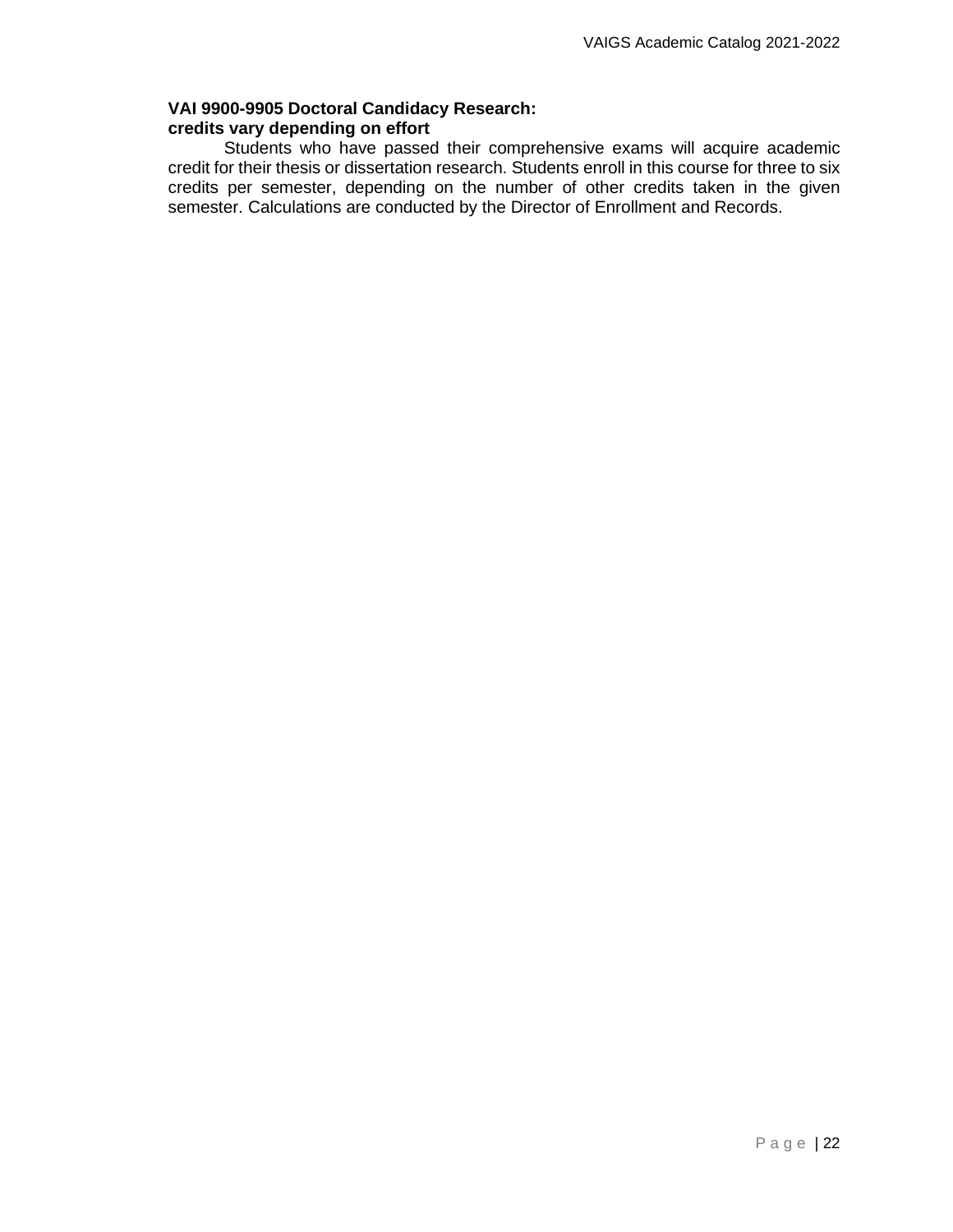# **ACADEMIC CALENDAR**

<span id="page-22-0"></span>The following calendar pertains to the 2021-2022 academic year. Calendars for previous and future years can be found on the VAIGS SharePoint site.

- August 16 27: Orientation, group-building, meet with potential rotation mentors<br>23: Convocation
	-
	- 23: Convocation<br>27: Classes begi Classes begin

# **Fall Semester: August 27 – December 17, 2021** (16 weeks)

| Strategic Approaches to Biomedical Research Modules (SABR) |                           |  |
|------------------------------------------------------------|---------------------------|--|
| <b>SABR Module 1</b>                                       | August 27 - September 24  |  |
| Laboratory Rotation 1                                      | September 27 - October 22 |  |
| <b>SABR Module 2</b>                                       | October 25 - November 19  |  |
| <b>SABR Module 3</b>                                       | November 22 - December 17 |  |
| <b>Experimental Design and Biostatistics</b>               | August 30 - December 13   |  |
| <b>Scientific Communication</b>                            | August 30 - December 16   |  |
| <b>Historical Perspectives in Molecular Biology</b>        | August 31 - December 14   |  |
| <b>Experimental Skills (with Cores)</b>                    | September 1 - December 15 |  |

[Winter Break: Dec. 18 – Jan. 9] (three weeks)

# **Winter Semester: January 10 – May 6, 2022** (17 weeks, including exams)

| <b>Laboratory Rotation 2</b>                | January 10 - February 4 |
|---------------------------------------------|-------------------------|
| <b>SABR Module 4</b>                        | February 7 - March 4    |
| <b>Laboratory Rotation 3</b>                | March 7 - April 1       |
| <b>SABR Module 5</b>                        | April 4 - April 29      |
| Data Analysis and Bioinformatics            | January 10 - April 25   |
| <b>Scientific Communication</b>             | January 10 - April 28   |
| Responsible & Effective Conduct of Research | January 11 - April 26   |
| <b>Experimental Skills (with Cores)</b>     | January 12 - April 27   |
| Exams                                       | May $4-6$               |

[Spring Break: May 7 – May 15] (one week)

# **Summer Semester: May 16 – August 19, 2022** (14 weeks)

Thesis Lab Integration Week: May 16 – 20, 2022

Van Andel Institute for Research Scientific Retreat: June 8 – 11, 2022

[Summer Break: August 20 – August 28] (one week)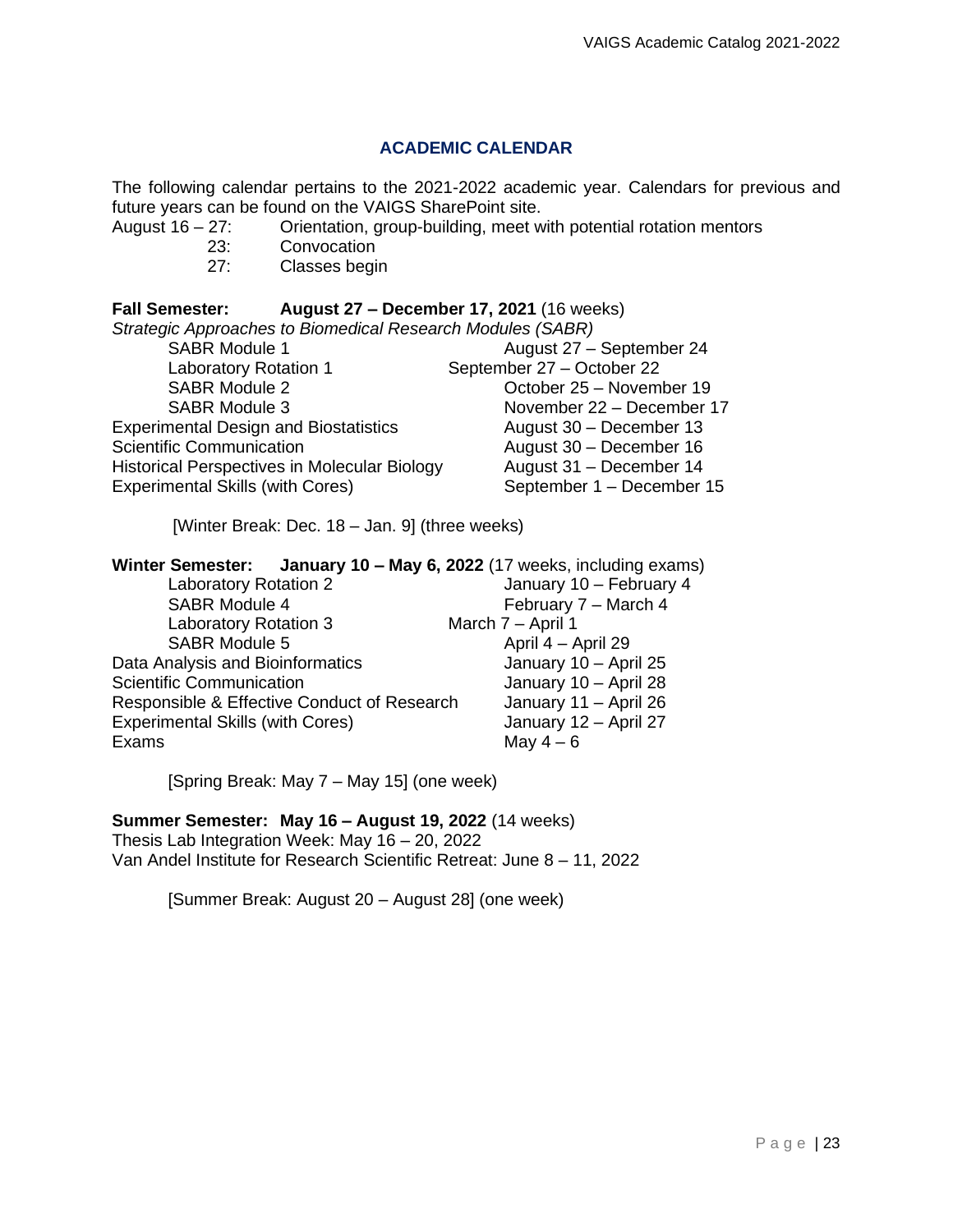# **ACADEMIC POLICIES**

<span id="page-23-0"></span>This section provides summaries of key academic policies for VAIGS students. In most cases, complete policy statements and the forms relevant to those policies are available at the [VAIGS SharePoint site.](https://home.vai.org/sites/VAIGS/Pages/FGS.aspx) Students are also responsible for adhering to all relevant VAI policies, which are available at the [VAI SharePoint site.](https://home.vai.org/sites/HR/Pages/Policies---Procedures---Guidelines.aspx)

# <span id="page-23-1"></span>**Admissions**

The graduate program is intended for students seeking a PhD in Molecular and Cellular Biology that prepares them for leadership positions in all areas of scientific research. VAIGS is interested in matriculating persons with excellent academic preparation and performance, competence in skills important to scientific work (e.g., writing and critical thinking), and good moral and ethical character. The program is open to all applicants irrespective of race, gender, ethnic or national origin, religion, or age. International students (non-U.S. citizens or permanent residents) are welcome and encouraged to apply. International students are admitted to VAIGS under the F-1 (student) visa program administered through VAI. In rare circumstances, international students may be admitted through the J-1 (exchange visitor) visa program instead.

Applicants must have earned a Bachelor of Arts or Science (BA or BS) degree or equivalent from an accredited college or university prior to enrolling at VAIGS. The usual preparation is in the natural sciences with a range of courses in chemistry, biochemistry, biology, physics, and mathematics. The Admissions Committee seeks to identify those students with the most promise for superior achievement in our program, using a comprehensive review of all credentials. Consideration is given for each applicant's overall qualifications, as demonstrated by academic record, writing sample, research experience, and letters of recommendation.

VAIGS has not established minimum cut-off values for most of the required application materials but the following criteria will be considered. Advanced training in cell biology, molecular biology, genetics, and statistics is strongly recommended. A grade point average of 3.0 or better, during the last two full years of undergraduate study in courses pertinent to the pursuit of a career in science, is also recommended. For applicants seeking admissions to VAIGS as part of a dual degree (MD-PhD) program, MCAT scores are required. Official TOEFL scores are required for students who completed their studies in countries where English is not the official language. Only scores that are less than two years old will be considered. IELTS scores are accepted in place of TOEFL scores. The minimum required scores are as follows: TOEFL PBT: 580, TOEFL iBT: 90, IELTS: 6.5.

In order to ensure full consideration, the application and supporting documents for admission should be received by December 1 prior to the year the student plans to matriculate. The application packet should include:

- A completed online application
- Electronic transcripts of academic record received directly from the home institution. Unofficial transcripts are accepted for application, but the official transcripts must be sent before matriculation
- International transcripts must be accompanied by WES course by course evaluation with USA GPA equivalent. The cost of the [WES evaluation](http://www.wes.org/) is the responsibility of the applicant
- Official MCAT scores for MD/PhD applicants, TOEFL and / or IELTS scores for international applicants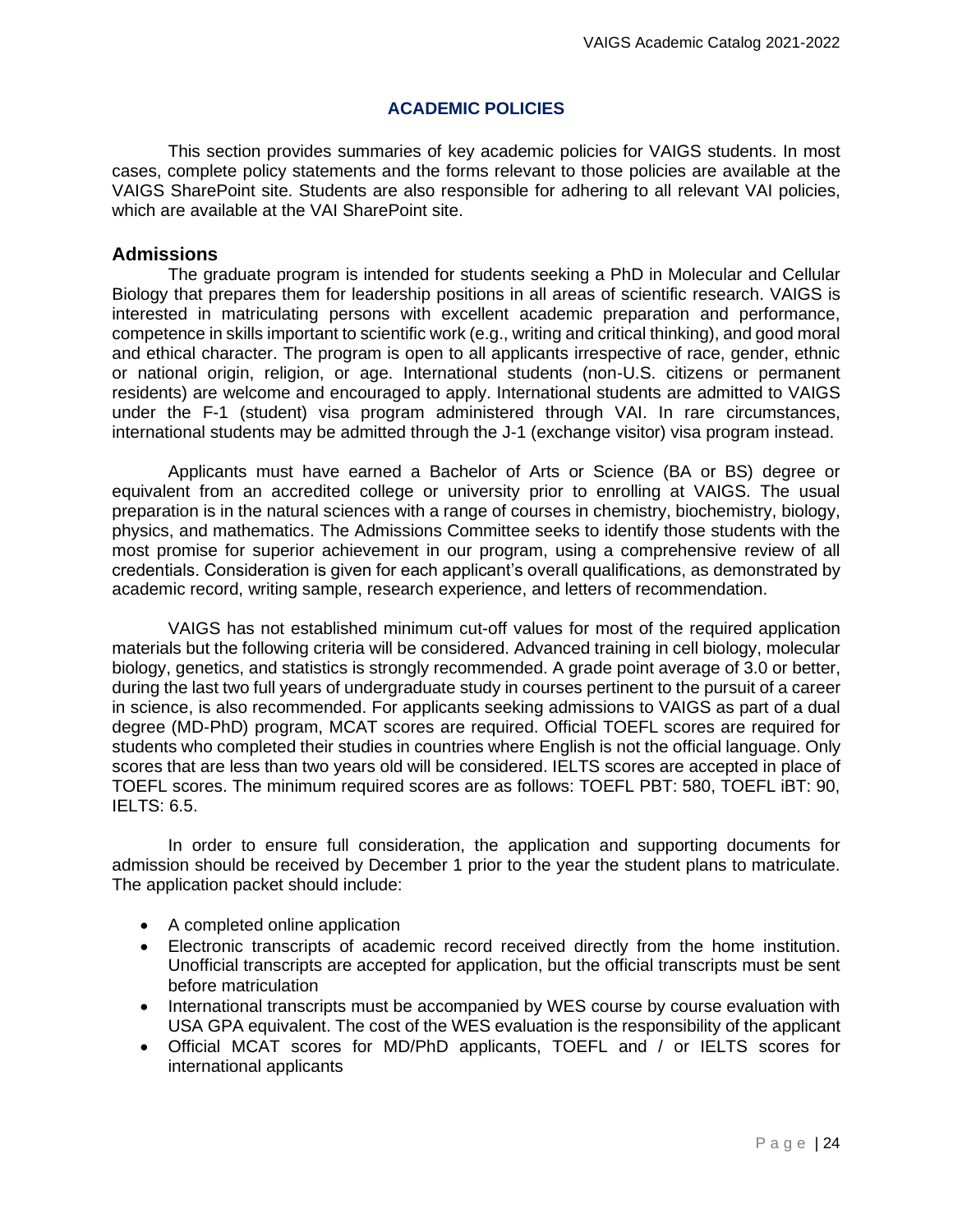- Three letters of reference. It is recommended that at least two come from faculty members who know the applicant and the applicant's academic work and, if applicable, who supervised independent study or research
- A cover letter or a personal statement of purpose indicating area of interest, long-term goals, research experience and the applicant's interest in the VAI Graduate School
- A personal resume or curriculum vitae
- A sample of scientific or academic writing (e.g., research report)

Domestic applicants with the strongest credentials will be interviewed in person, typically during a visit to VAI. International applicants may be interviewed via videoconferencing.

Those application packets completed by the December 1 deadline will receive the most thorough and timely consideration. Typically, interviews are scheduled for late January and February. Decisions are generally conveyed to applicants in March. Those receiving offers of admission are given until April 15 to respond, either accepting or declining the admissions offer.

# <span id="page-24-0"></span>**Credit Hour Allocation and Requirements Policy**

VAIGS offers courses on a semester basis, and the credits earned from VAIGS courses are deemed to be semester credits. Each VAIGS course will be allocated a specific number of credits based upon the number of instructional contact hours and study hours required each week per semester. These credit allocations are made by the VAIGS Curriculum Committee upon review of the syllabus and calendar for any proposed course.

For classroom‐based courses, including core instructional courses, special topics courses, professional development courses, and graduate seminar courses, one credit hour is allocated for an expected activity of at least forty‐five (45) hours of instructional and study time. Typically, one credit hour will be allocated for fifteen (15) instructor‐student contact hours per semester along with a minimum expectation of two preparation or study hours for each contact hour. The balance of direct instructional hours and study or preparation time may vary as befits a given course.

For research‐based courses, including first year laboratory rotations, pre‐candidacy research, and doctoral candidate thesis research, one credit hour is allocated for a minimum of ninety (90) hours devoted to research activities, research‐related meetings (with lab members or thesis adviser), and in preparation or study for these research activities and meetings. (See [Credit](https://vanandelinstitute.sharepoint.com/sites/vaigs/Resource%20Documents/GS-POL-030%20Credit%20Hours.pdf)  [Hour Allocation and Requirements Policy\)](https://vanandelinstitute.sharepoint.com/sites/vaigs/Resource%20Documents/GS-POL-030%20Credit%20Hours.pdf)

# <span id="page-24-1"></span>**Full-Time Student Status**

VAIGS students are expected to devote their full professional effort toward the pursuit of the PhD. First year students are considered full-time students if they enroll for at least 12 credits in each of the Fall and Winter semesters. Continuing students who are enrolled for at least six credits during each semester are considered full-time students. (See [Enrollment policy\)](https://vanandelinstitute.sharepoint.com/sites/vaigs/Resource%20Documents/Forms/AllItems.aspx?id=%2Fsites%2Fvaigs%2FResource%20Documents%2FGS%2DPOL%2D032%20Enrollment%2Epdf&parent=%2Fsites%2Fvaigs%2FResource%20Documents).

Some individual academic plans may require blending VAIGS academic activities with other professional development activities (e.g., medical residencies or fellowships). These will be established on a case-by-case basis with the approval of the Dean.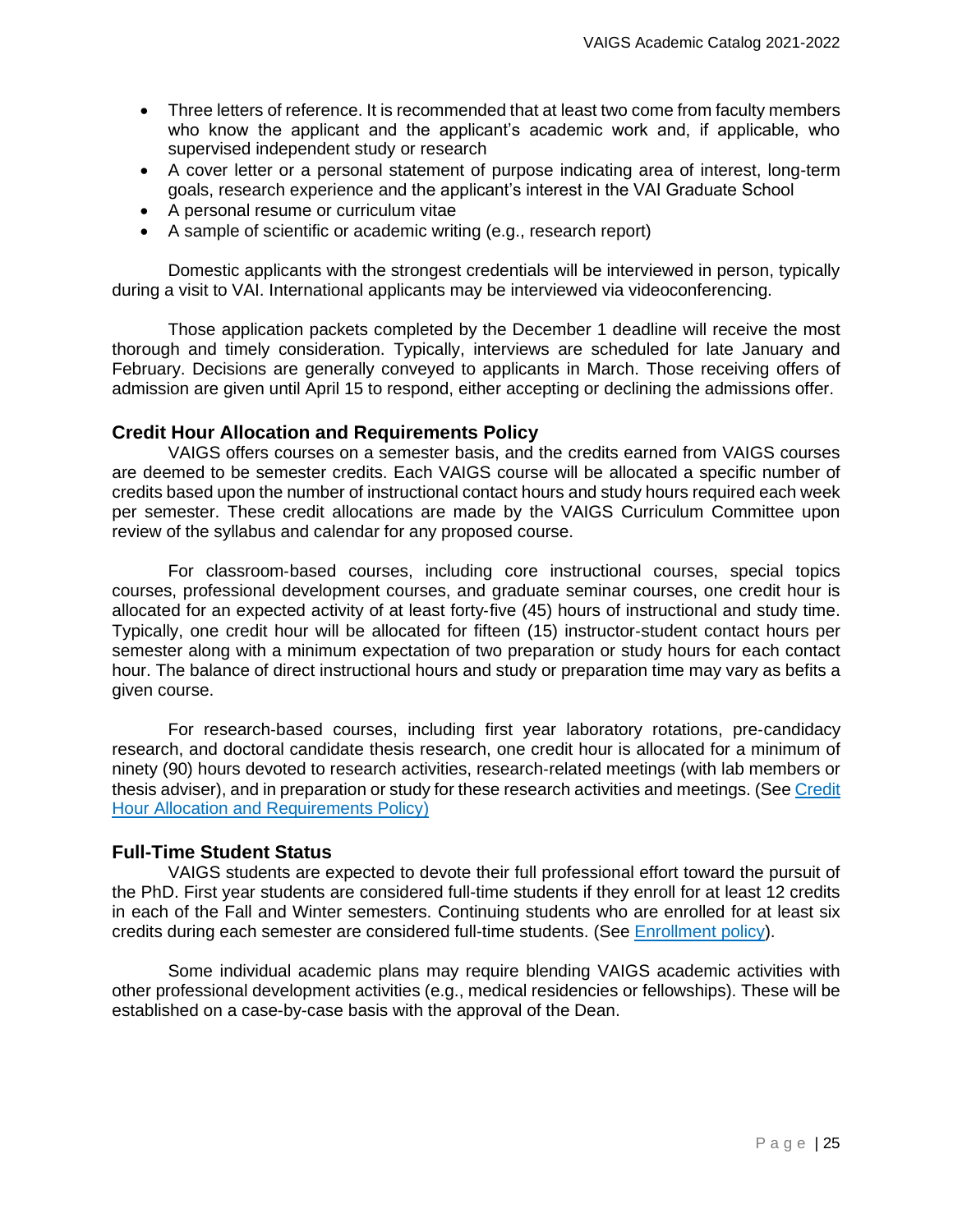# <span id="page-25-0"></span>**Enrollment**

Students are automatically enrolled in non-elective courses by the Director of Enrollment and Records. Non-elective courses for first year students include the SABR modules, , Biostatistics and Experimental Design, Historical Perspectives in Biomedical Research, Scientific Communication 1 and 2, Experimental Skills 1 and 2, Bioinformatics and Data Analysis, Responsible and Effective Conduct of Research, First Year Exam, and Research Rotations I, II and III. Non-elective courses for subsequent years include Thesis Research (whether as precandidate or candidate). Students interested in registering for an elective course submit a course request electronically through the VAIGS student portal. Each student is required to consult with their academic or thesis adviser prior to submitting the student's course request through the VAIGS student portal.

# <span id="page-25-1"></span>**Academic Advising**

The aim of VAIGS is that students obtain their doctoral degrees within five years. To facilitate the five-year goal, student progress is monitored frequently throughout the program. Progress on fulfillment of requirements will be tracked by using the Student Annual Progress Checklist and the student's online degree audit. The Dean serves as the Academic Adviser for all first-year students to orient the student to the program and to monitor their progress through the core curriculum and laboratory rotations. Once a Thesis Adviser and TAC have been appointed, the Thesis Adviser serves as the primary academic adviser.

# <span id="page-25-2"></span>**Assessment**

Student work is evaluated for progress toward fulfilling the goals of the graduate program and to assist the student in measuring progress toward fulfilling the graduation requirements. The faculty expect the students to make satisfactory progress and will assist them toward that goal. Satisfactory progress includes passing all courses and completing the graduation requirements on a schedule that aims toward completion of all requirements for the degree within five years. Each student will be provided a degree audit to track their progress through the program. Student progress will also be monitored annually by the Student Performance Review Committee of the faculty.

Students are expected to complete their degrees in five years and every effort will be made to assist them in meeting appropriate milestones. Failure to make sufficient progress in the program is grounds for dismissal. Extension beyond five years will be allowed if the Dean determines there are extenuating circumstances (comparable to those defined for employees under the Family Medical Leave Act). Rarely will there be an extension beyond six years.

Students whose native language is not English must show fluency in oral and written English by satisfactory performance in courses, seminars and scientific writing. Failure to achieve fluency by the end of the second year may result in dismissal.

Students will be evaluated in the following ways:

# <span id="page-25-3"></span>*Courses*

The instructors assess student performance in courses, provide written evaluation of the work, and evaluate students on a 4.0 grade scale (for most courses) or a Pass/Fail decision (for certain specified courses). A grade of 3.0 or better is considered a passing grade. A grade of 2.5 or below will be considered a failing grade. Only grades of 2.5 in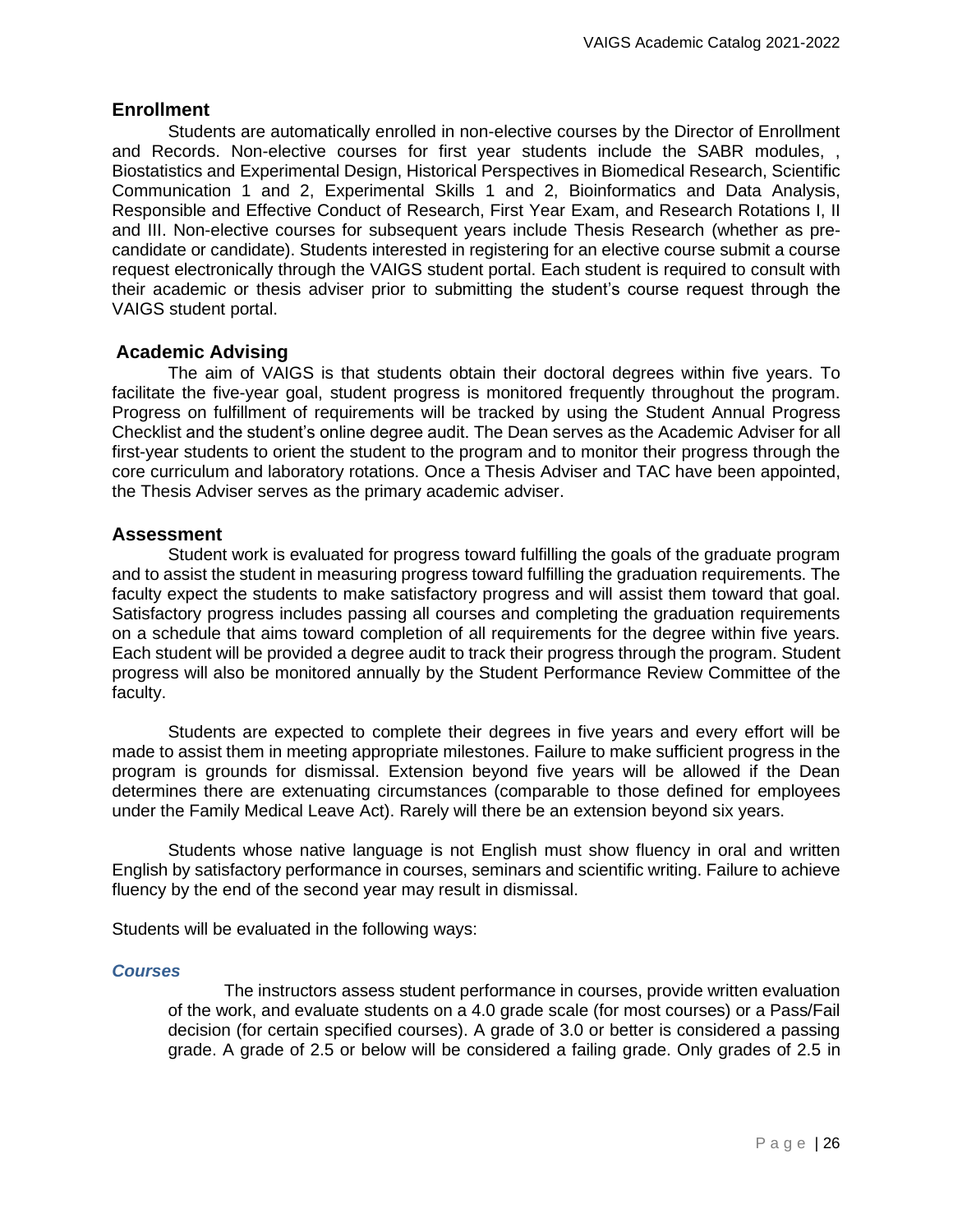required courses are considered for potential remediation. The accumulation of two failing grades in the graduate program provides grounds for dismissal.

#### <span id="page-26-0"></span>*Rotations*

Following each laboratory rotation, students will summarize their findings and suggest further directions for the rotation project by writing a short (1-2 page) report using the Student Evaluation of Rotation Experience form. Rotation mentors will complete the Faculty Evaluation of Student Performance (Rotation) which will be discussed with the student before being submitted.

#### <span id="page-26-1"></span>*Core Competencies*

VAIGS has defined a set of Core Competencies to describe the outcomes expected for successful PhD graduates of this program. The competencies are grouped in four major areas: **knowledge, research, translation, and ethical and professional conduct.** A rubric describing stages of development for each of the competencies is a useful guide for students to understand those expectations and for monitoring progress in achieving those expectations. The [Core Competencies rubric](https://vanandelinstitute.sharepoint.com/sites/vaigs/Resource%20Documents/VAIGS%20Core%20Competencies.pdf) (available through the SharePoint site) should be used at least once a year by the student and thesis adviser, for formative evaluation of the student's progress and for making plans to address any areas with deficiencies. The [Core Competencies rubric](https://vanandelinstitute.sharepoint.com/sites/vaigs/Resource%20Documents/VAIGS%20Core%20Competencies.pdf) (available through the SharePoint site) should be used at least once a year by the student and thesis adviser, for formative evaluation of the student's progress and for making plans to address any areas with deficiencies. Anonymous (de-identified) results of the Core Competencies evaluations are also used each year by the VAIGS staff to monitor general program outcomes. Students and faculty are expected to support this essential program review activity.

# <span id="page-26-2"></span>*Comprehensive Exam*

The Comprehensive Exam shall be completed about one year after joining a thesis laboratory, i.e., typically in May or June of the second year. The format and potential outcomes for the Comprehensive Exam are defined in a prior section of this catalog and in the *Guidelines for Comprehensive Exam*.

## <span id="page-26-3"></span>*Research and TAC Reports*

Students must meet with their TACs at least once every six months. The student shall provide to the TAC members either a brief research Progress Report or a more comprehensive Annual Summary. Members of the TAC Committee will add their comments and recommendations on the [Student Progress Report](https://home.vai.org/sites/VAIGS/Pages/TAC.aspx) Form, and each member will sign the form indicating their approval. The signed form will then be turned in to the Director of Enrollment and Record for the student's records.

# <span id="page-26-4"></span>*Student Performance Review Committee*

A standing committee of faculty members will conduct an annual review of the progress of each student. The composition and mandate of this committee is defined in the Faculty Bylaws. This committee will consider course grades, thesis committee reports, oral presentations by the student, and other relevant information. The committee will make recommendations to the Dean regarding continued participation of each student including, where appropriate, recommendations for remediation of any deficiencies. A copy of this report will be provided to the student, their Thesis Adviser and the Director of Student Support Services.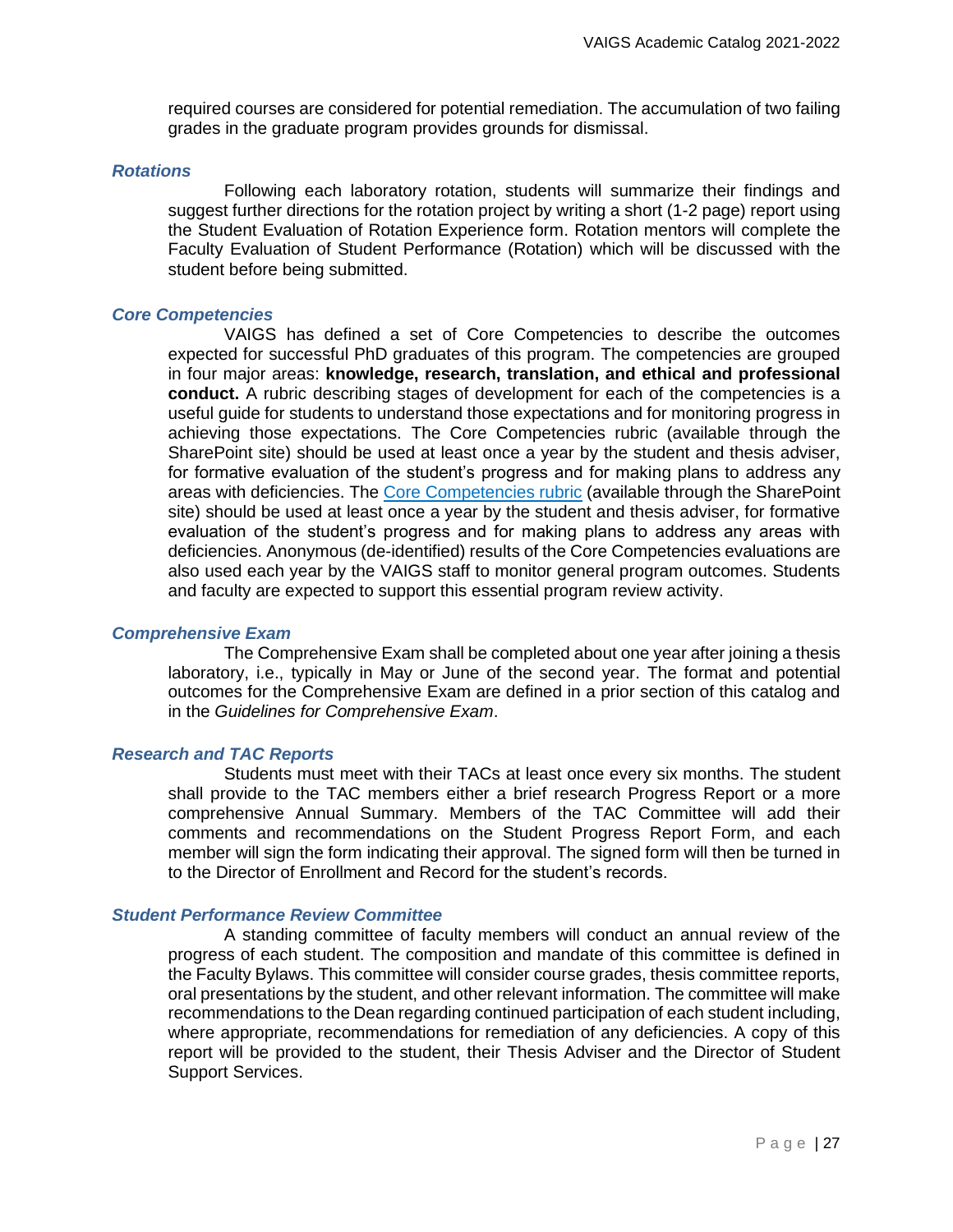# <span id="page-27-0"></span>*Thesis or Dissertation Defense*

Students are required to make a public presentation of their research results and thesis as well as successfully defend the thesis or dissertation before the Thesis or Dissertation Defense Committee. The process for the thesis or dissertation preparation and defense is detailed in prior sections of this catalog.

# <span id="page-27-1"></span>**Transfer of Academic Credit**

Transfer of academic credit to another educational institution will be initiated by a request from the participating student and will be executed by the VAIGS Director of Enrollment and Records based on articulation agreements established with the external institution. VAIGS offers no guarantee that external institutions will grant academic credit for courses taken under this policy. VAIGS students may take graduate courses offered at other institutions for up to four credit hours toward the VAIGS PhD. VAIGS does not award credit for experiential learning prior to or concurrent with enrollment in VAIGS. [\(see Transfer Credits for VAIGS Courses\)](https://vanandelinstitute.sharepoint.com/sites/vaigs/Resource%20Documents/GS-POL-006%20Transfer%20Credits%20for%20VAIGS%20Courses.pdf)

# <span id="page-27-2"></span>**Remediation**

VAIGS students are expected to obtain a 3.0 grade or better (on a 4.0 scale) in each class. Circumstances arise, however, where student performance in isolated areas within a required course does not meet standards for a passing grade (3.0). In these rare cases, remediation may be recommended by the Course Director. Remediation is the prerogative of the course director and may not be an option for all courses. Remediation of research credits (rotations, precandidacy, candidacy thesis research) will be evaluated on a case-by-case basis by the Dean in consultation with the Thesis Adviser.

Remediation is restricted to focused areas of insufficient learning or substandard attainment of a small number of learning objectives. Only a grade of 2.5 may be considered for remediation. Opportunity to remediate will be made available by the Course Director when the initial grades are submitted to the Director of Enrollment and Records. The Remediation Plan will define the nature of the deficiency, the scope of remediation expected, the timing of completion, and signatures indicating understanding and agreement by the student and Course Director. With the outcome of successful remediation (from 2.5 to 3.0) the faculty will submit a grade change form to the Director of Enrollment and Records. (See [VAIGS Course Remediation Policy\)](https://vanandelinstitute.sharepoint.com/sites/vaigs/Resource%20Documents/GS-POL-008%20VAIGS%20Course%20Remediation%20Policy.pdf)

# <span id="page-27-3"></span>**Probation and Dismissal**

Making errors is part of the learning process. Errors should generate feedback and lead to corrective actions. The nature of the feedback and corrective actions shall be determined by proportional response to the nature of error, the student's training needs, and the context of these issues. Therefore, processes for probation and dismissal operate on a case-by-case basis as established in the [VAIGS Policy for Probation and Dismissal.](https://vanandelinstitute.sharepoint.com/sites/vaigs/Resource%20Documents/GS-POL-015%20VAIGS%20Policy%20for%20Probation%20and%20Dismissal.pdf)

When students are not making adequate progress toward completion of courses or graduation requirements, as determined by their Academic or Thesis Adviser, the Student Performance Review Committee, and the Dean, they may be placed on academic probation. Grounds for probation include:

- Accumulation of two failing grades in course work, laboratory rotations, or research
- Failure to move through the program at an appropriate rate (e.g., failure to meet milestones throughout the degree program)
- Failure to meet with TAC in timely manner (approximately every six months)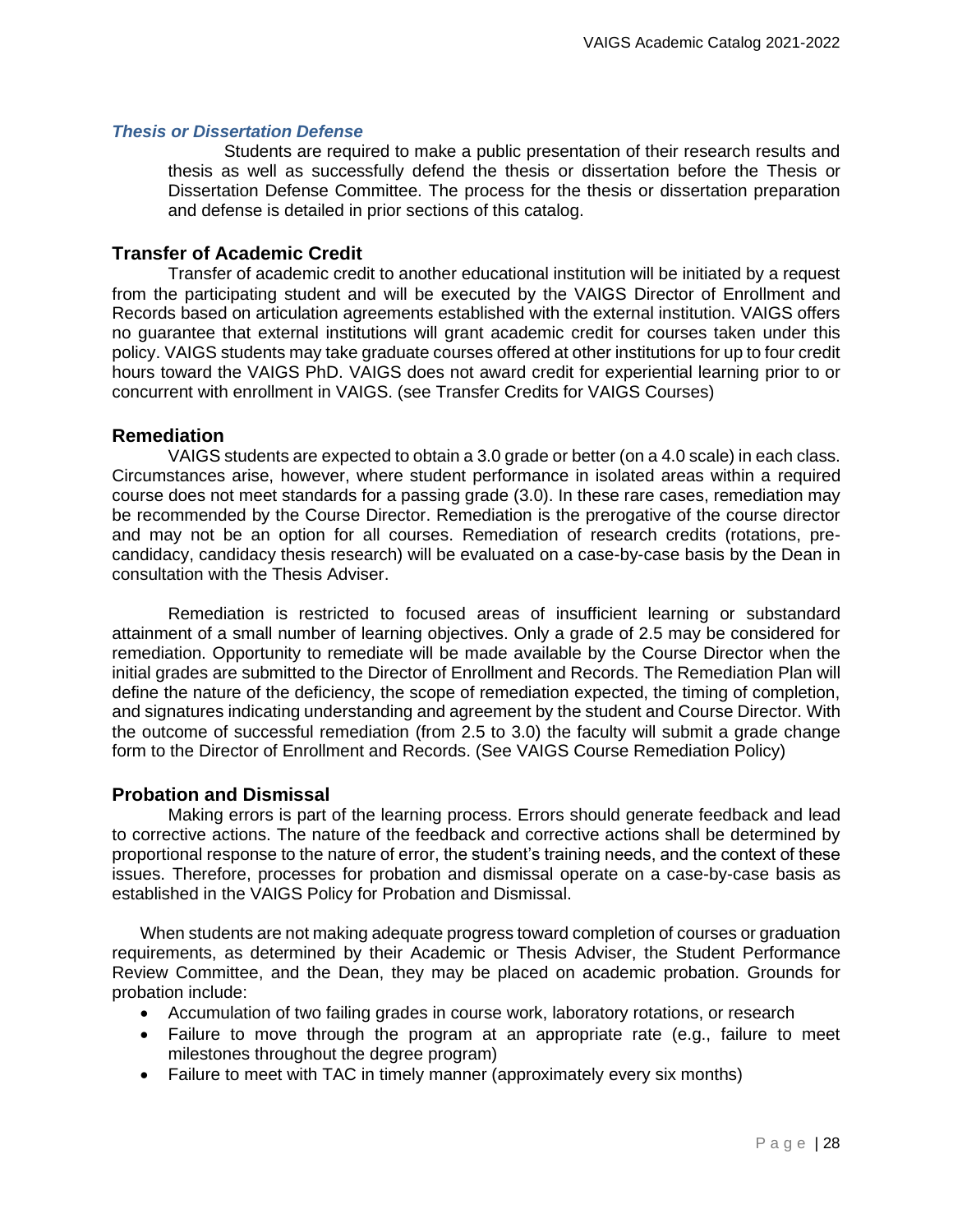- Unprofessional behavior (e.g., plagiarism, insubordination, violation of workplace policies)
- Poor performance on the Comprehensive Examination

Students and their Thesis Adviser will be given written notification of probation and written guidelines for removal of the probationary status. Should a student desire to withdraw from the program or take a leave of absence, such action is arranged in consultation with the Academic or Thesis Adviser and Dean. At the time of approval of the withdrawal or leave of absence, the student will be advised regarding the criteria for reinstatement.

Grounds for dismissal include:

- Three (or more) failing grades
- Failure to meet the terms of Student Probation Contract
- Failure to pass the Comprehensive Exam
- Failure to adhere to institutional standards in scientific integrity and research conduct, as defined in the VAI Research Misconduct Policy
- Violation of VAI/VAIGS policies regarding appropriate behavior in the workplace

# <span id="page-28-0"></span>**Code of Conduct**

Scientific work requires honesty and integrity, and the scientific community has strict standards for the conduct of research. Students are governed by the VAI policy on Reporting and Investigating Allegations of Research Misconduct, which encompasses research and coursework. Students are also bound by the [VAIGS Code of Conduct,](https://vanandelinstitute.sharepoint.com/sites/vaigs/Resource%20Documents/GS-POL-035%20Code%20of%20Conduct.pdf) which prescribes the standards of conduct expected of student enrolled at VAIGS, outlines actions that can be taken when conduct does not conform to the prescribed standards and establishes due process procedures for the imposition of those actions. Academic dishonesty in coursework or in fulfillment of other requirements will result in failure on that specific requirement and may be grounds for dismissal from the graduate program.

# <span id="page-28-1"></span>**[Tuition](http://sp.vai.org/vaigs/PoliciesAndProcedures/GS-POL-001%20Tuition%20and%20Enrollment%20for%20VAIGS%20Courses%20by%20Non-VAIGS%20Students.pdf)**

Tuition for a full academic year (three semesters, including summer) is \$25,000. For individual courses, tuition will be assessed at a rate of \$835 per credit hour. Tuition will be waived for students supported by VAIGS fellowships, whether funded by VAIGS or thesis adviser.

Enrollment of non-VAIGS students in VAIGS courses is permitted under certain conditions defined in the [VAIGS Tuition Policy.](https://vanandelinstitute.sharepoint.com/sites/vaigs/Resource%20Documents/GS-POL-001%20Tuition%20and%20Enrollment%20for%20VAIGS%20Courses%20by%20Non-VAIGS%20Students.pdf) Such enrollment typically requires full participation in course activities (course auditing is not permitted) and payment of tuition. VAI employees may recoup the tuition costs through the [VAI Tuition Reimbursement Program.](https://vanandelinstitute.sharepoint.com/sites/Benefits-VAIHumanResources/SitePages/$$$$$.aspx?Mode=Edit)

# <span id="page-28-2"></span>**Course Auditing**

Course Directors design instructional activities according to the number and ability of registered students. Classroom engagement and preparedness are critical for learning in all settings at VAIGS. In keeping with the VAIGS mission to maximize learning of students in all content areas, auditing is not permitted. All courses will be attended by registered students and instructors only. (See [VAIGS Course Auditing Policy\)](https://home.vai.org/sites/VAIGS/Resource%20Documents/GS-POL-005%20VAIGS%20Course%20Auditing%20Policy.pdf)

# <span id="page-28-3"></span>**Grievance**

Student grievances regarding coursework, grading, academic progress, and VAIGS policies or practices should be directed to the Academic or Thesis Adviser, if they cannot be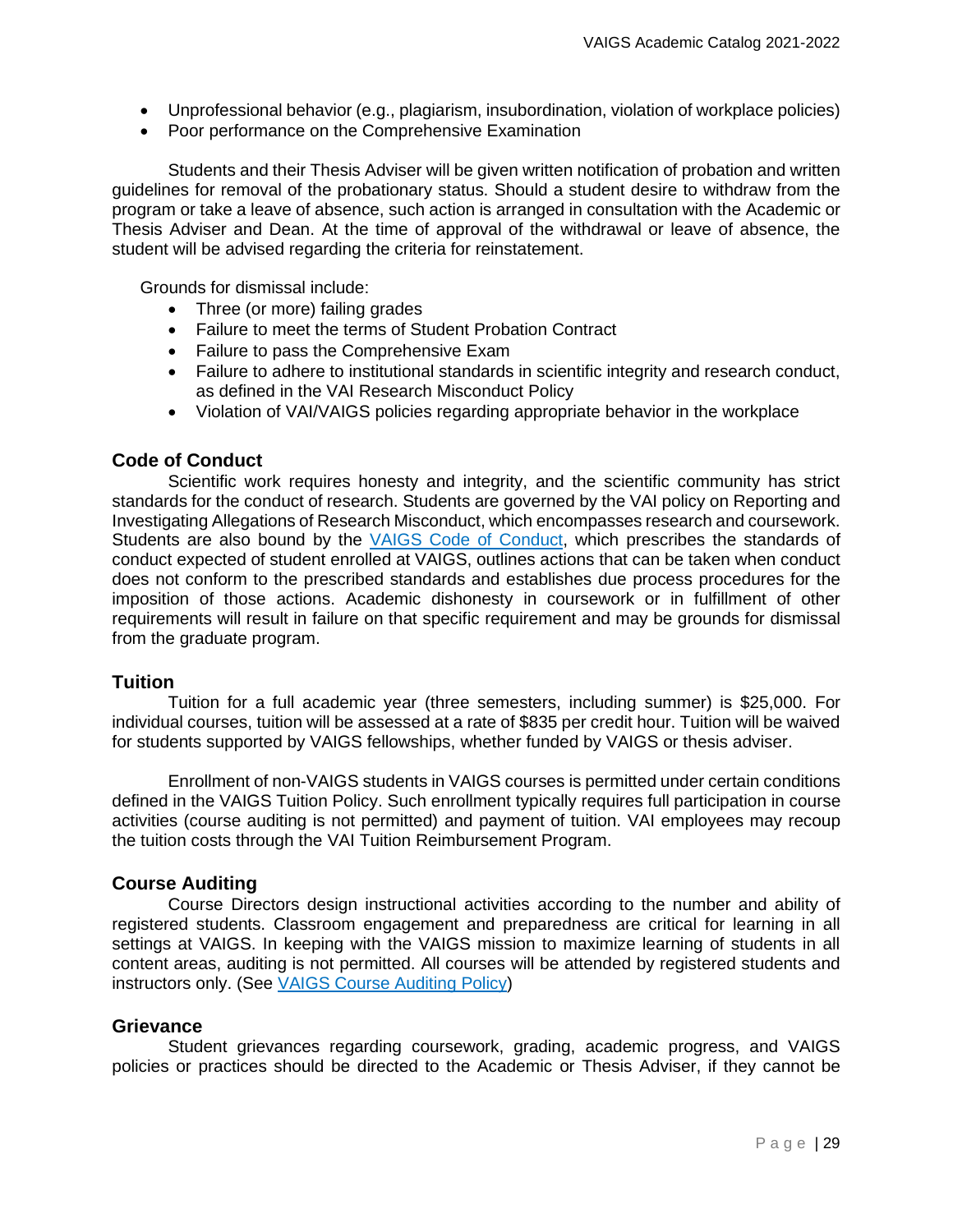resolved directly with the parties involved. If the grievance is still not resolved, the student should consult the Ombudsman (in most circumstances, the Vice President of Human Resources), who will advise the student and serve as a liaison with the faculty and administration. Unresolved issues or appeals should be presented to the Dean, in writing.

Grievances regarding research should first be directed to the Thesis Adviser. Should further resolution be necessary, the student can appeal to the TAC and the Dean in writing.

Students who experience or observe sexual harassment, racial or ethnic discrimination, or scientific misconduct should raise their grievance using VAI employment policies and procedures.

Grievances outside of the above parameters should be submitted through the Grievance Process (See [Student Complaint process\)](https://vanandelinstitute.sharepoint.com/sites/vaigs/Resource%20Documents/GS-PRO-010-Student_Complaint%20Process.pdf?CT=1627914955116&OR=ItemsView).

# <span id="page-29-0"></span>**Outside Employment**

Students enrolled in VAIGS are presumed to be devoting their full professional efforts toward the pursuit of their PhD. However, the policy on external activities outlines parameters under which students may participate in outside work (See [VAIGS Policy on External Work\)](https://vanandelinstitute.sharepoint.com/sites/vaigs/Resource%20Documents/GS-POL-021%20External%20Work.pdf). These activities typically must be approved by the thesis adviser and the Dean.

# <span id="page-29-1"></span>**[Religious Observance](http://sp.vai.org/vaigs/PoliciesAndProcedures/GS-POL-004%20VAIGS%20Religious%20Observance%20Policy.pdf)**

In accord with the VAI holiday policy, VAIGS holds that basic rights regarding religious preference should be extended to students. Therefore, every reasonable effort will be made to grant students time off to attend worship services or to celebrate holidays consistent with their faith. All requests for time off for observance of religious holidays or worship services should be submitted to the Thesis Adviser or the Dean at least 48 hours in advance. (See [VAIGS Religious](https://home.vai.org/sites/VAIGS/Resource%20Documents/GS-POL-004%20VAIGS%20Religious%20Observance%20Policy.pdf)  [Observance Policy\)](https://home.vai.org/sites/VAIGS/Resource%20Documents/GS-POL-004%20VAIGS%20Religious%20Observance%20Policy.pdf)

# <span id="page-29-2"></span>**Student Verification for Online Assignments**

The Higher Education Opportunity Act of 2008 and the rules issued by the US Department of Education include regulations regarding the verification of the identity of students in distance‐ education programs. The Higher Learning Commission, which is the accrediting body for VAIGS, requires its member institutions to demonstrate that their policies and practices support these regulations. In all academic work conducted online, VAIGS students are expected to represent their own work honestly; they must not perform academic work under another student's name and must not ask another student do work under their name. The Student Verification for Online Assignments Policy describes VAIGS practices for meeting these regulations. (See Student [Verification for Online](https://vanandelinstitute.sharepoint.com/sites/vaigs/Resource%20Documents/GS-POL-007%20Student%20Verification%20for%20Online%20Assignments.pdf) Assignments Policy)

# <span id="page-29-3"></span>**Equal Opportunity (EEO) and Non-discrimination**

Van Andel Institute and/or its affiliated organizations, hereafter collectively called "the Institute", through its responsible managers, recruits, hires, upgrades, trains, and promotes in all job titles without regard to race, color, religion, sex, national origins, age, height, weight, marital status, disability, pregnancy or veteran status except when an accommodation is unavailable, or it is a bona fide occupational qualification. The Institute's policy also covers the non-employee relationships with students, including admissions and enrollment, instruction and grading, student services, and financial support. (See [Equal Employment Opportunity Policy\)](https://vanandelinstitute.sharepoint.com/sites/HumanResources/Resource%20Documents/Policies%20-%20Procedures%20-%20Guidelines/Policies/EEO%20and%20Non-Discrimination%20Policy.pdf)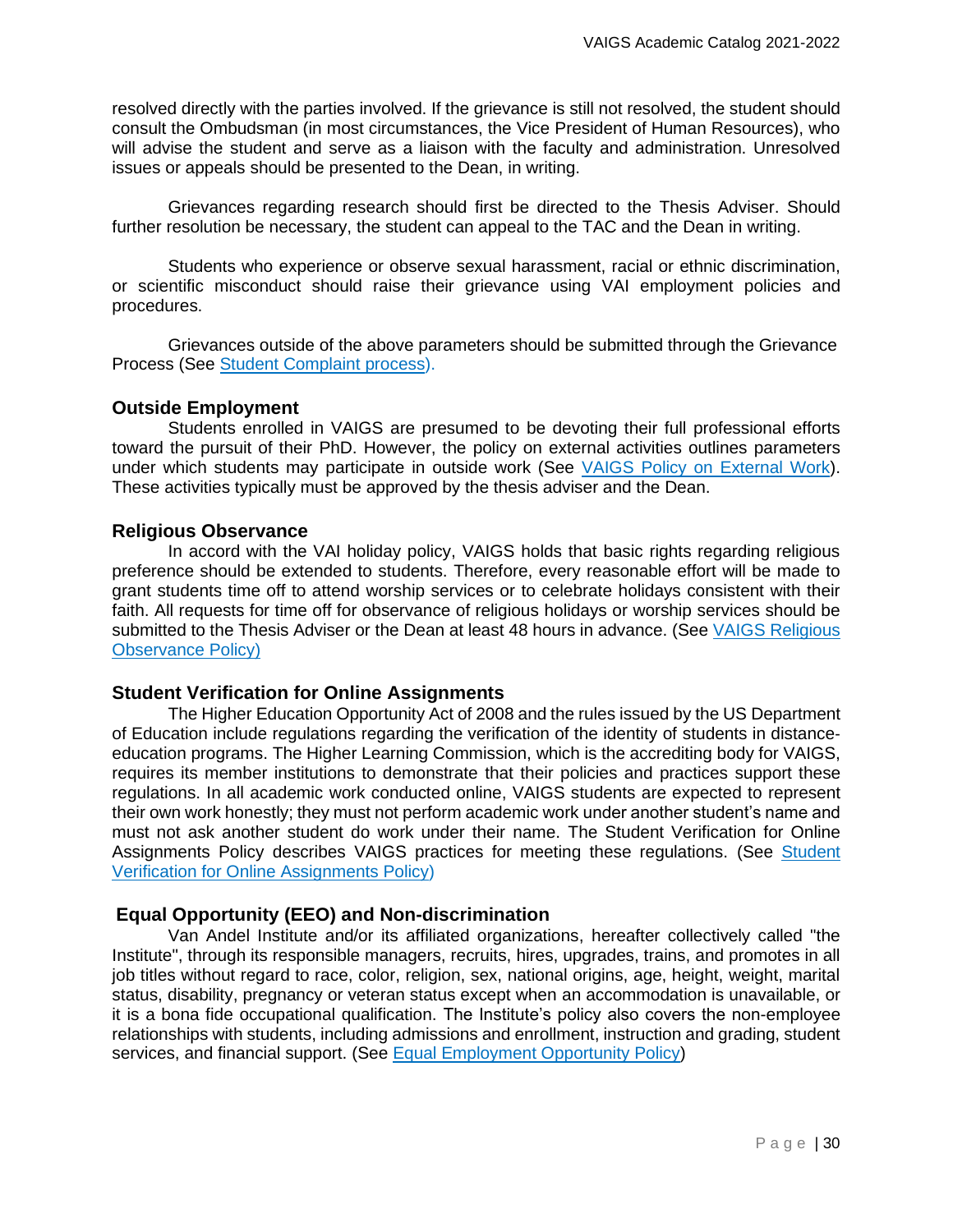# **LEGAL STATUS**

# <span id="page-30-1"></span><span id="page-30-0"></span>**Authority**

VAIGS is incorporated in the State of Michigan and is authorized to award the master of science (MS) and doctor of philosophy (PhD) degrees in the field of molecular and cell biology.

# <span id="page-30-2"></span>**Accreditation**

Accreditation for VAIGS is governed by the rules and procedures of the Higher Learning Commission. Further information about the HLC and the accreditation status of VAIGS can be found at [www.hlcommission.org.](http://www.ncahlc.org/) The most recent reaffirmation of accreditation of VAIGS was completed in May 2018.

# <span id="page-30-3"></span>**Governance**

The corporate name of the school is Van Andel Institute Graduate School (VAIGS). A Board of Directors appointed by the Van Andel Education Institute Board of Trustees governs the school. The Board of Directors includes persons with distinguished careers in biomedical research, higher education, and clinical training. The VAIGS Board of Directors normally meets twice each year, in the spring and fall. The President and Dean of VAIGS administers the school with advice from faculty committees.

# <span id="page-30-4"></span>**VAIGS Board of Directors (as of August 2021)**

James Fahner, MD, Chief of Hematology/Oncology at DeVos Children's Hospital Mary O'Riordan, PhD, Professor of Microbiology & Immunology, Associate Dean of Graduate & Postdoctoral Studies, University of Michigan Medical School Peter Jones, PhD, DSc (hon), Chief Scientific Officer, Van Andel Research Institute Karen Klomparens, PhD, Senior Advisor to the Provost, Michigan State University (retired)

- Candace Smith-King, MD, Vice President of Academic Affairs for Spectrum Health System, Pediatrician at Spectrum Health Helen DeVos Children's Hospital, Assistant Professor at Michigan State University College of Human Medicine
- Dan Welch, PhD, Professor, Department of Cancer Biology, University of Kansas Medical Center and Associate Director for Education, University of Kansas Cancer Center Juan Olivarez, PhD, President Emeritus of Aquinas College and Past President of Grand Rapids Community College (Board Chair)

# <span id="page-30-5"></span>**Administration**

Dr. Steven J. Triezenberg is the President and Dean of VAIGS. VAIGS is strongly and broadly supported by Van Andel Institute, including its Research arm and its Education arm. The administration of these entities includes the following:

# **VAI**

- David Van Andel, Chief Executive Officer
- Jana Hall, PhD, Chief Operations Officer
- Timothy Myers, Vice President and Chief Financial Officer
- Jerry Callahan, PhD, Chief Strategic Officer, Business Development
- Linda Zarzecki, Vice President of Human Resources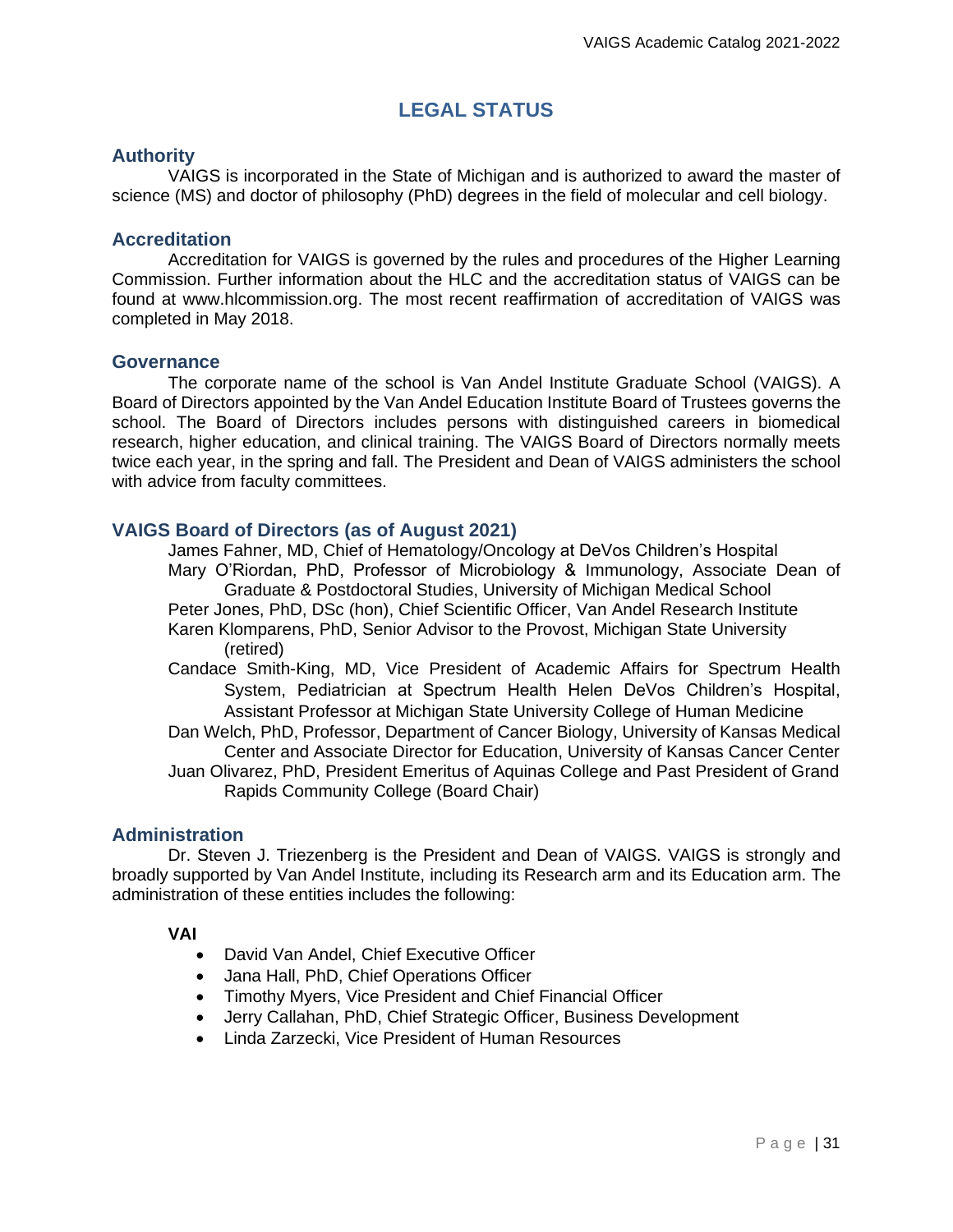# **VAN ANDEL INSTITUTE FOR EDUCATION**

- Terra Tarango, Director and Education Officer
- Temple Rosenberger, Associate Director Sales Marketing and Operations

# **VAN ANDEL INSTITUTE FOR RESEARCH**

- Peter Jones, PhD, Chief Scientific Officer
- Patrik Brundin, MD, PhD, Deputy Chief Scientific Director
- Darren Moore, Chair of the Department of Neurodegenerative Sciences
- Andrew Pospisilik, PhD, Chair of the Department of Epigenetics
- Bart Williams, PhD, Chair of the Department of Cell Biology
- Russell Jones, PhD, Chair of the Department of Metabolism and Nutritional Programming
- Huilin Li, PhD, Chair of the Department of Structural Biology
- Scott Jewell, PhD, Director, Program for Technologies and Cores

# **FACULTY AND STAFF LISTING**

<span id="page-31-0"></span>The faculty of VAIGS are persons appointed as VAI faculty and laboratory heads. Appointment to VAI as a faculty member typically requires a PhD, MD, or equivalent academic degree, plus a distinguished record of scholarship and contributions to the scientific community. Faculty appointment to VAIGS for persons who are not VAI faculty is made by nomination to the Graduate Program Committee and requires a vote of the full VAIGS faculty.

Adjunct faculty members of VAIGS supplement the permanent faculty. Adjunct faculty members participate in VAIGS as cooperating instructors for VAIGS courses, as members of VAIGS Thesis Advisory or Defense Committees, or as facilitators of professional development programs. Typically, adjunct faculty members are practicing professionals or faculty members from local colleges/universities.

# <span id="page-31-1"></span>**Current VAIGS Faculty**

- Stephen Baylin, Professor, Department of Epigenetics. MD (1968), Duke University, Durham, N.C.
- José Brás, Associate Professor, Department of Neurodegenerative Science. PhD (2010), University of Coimbra, Portugal
- Lena Brundin, Associate Professor, Department of Neurodegenerative Science. PhD (2001) and MD (2002), Lund University, Sweden
- Patrik Brundin, Deputy Chief Scientific Officer; Professor and Director of Parkinson's Disease Center; Jay Van Andel Endowed Chair in Parkinson Research. MD (1992) and PhD (1988), Lund University, Sweden
- Hong-yuan Chu, Assistant Professor, Department of Neurodegenerative Science. PhD (2010), Graduate School of Chinese Academy Sciences
- Gerry Coetzee, Professor, Department of Neurodegenerative Science. PhD (1977) [University of Stellenbosch,](http://www.sun.ac.za/english) South Africa
- Juan Du, Associate Professor, Department of Structural Biology. PhD (2011), University of Freiburg, Germany
- Stephanie Grainger, Assistant Professor, Department of Cell Biology. PhD, University of Ottawa, Ontario, Canada (2012)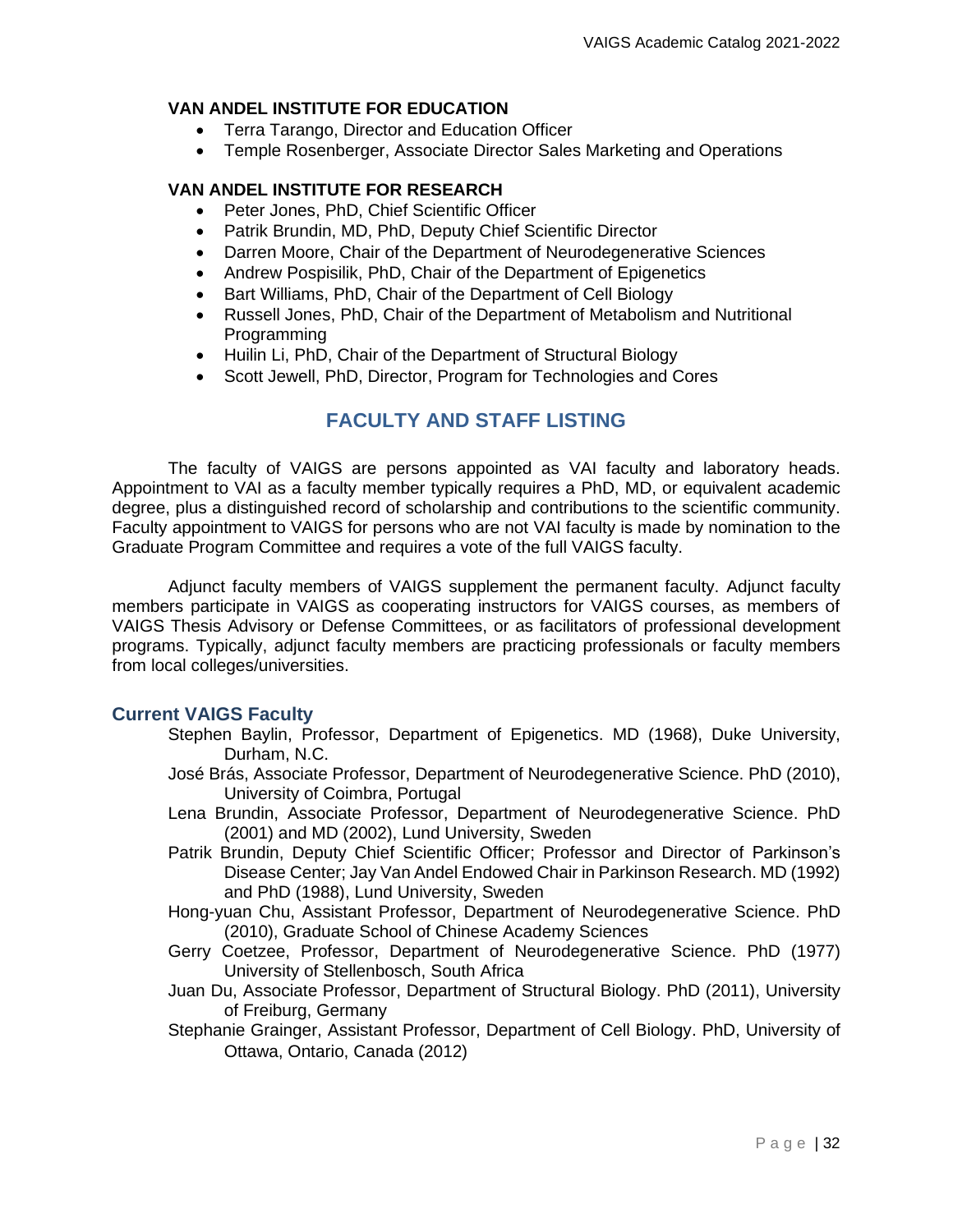- Carrie Graveel, Research Assistant Professor, Department of Cell Biology. PhD (2002), University of Wisconsin-Madison
- Rita Guerreiro, Associate Professor, Department of Neurodegenerative Science. PhD (2010), University of Coimbra, Portugal
- Brian Haab, Professor and Assistant Dean, Department of Cell Biology. PhD (1998), University of California, Berkeley
- Michael Henderson, PhD, Assistant Professor, Department of Neurodegenerative Science. PhD (2014) Yale University, New Haven, CT
- Galen Hostetter, Associate Director, Pathology and Biorepository Core. MD (1993), University of Pennsylvania
- Scott Jewell, Director, Program for Technologies and Cores; Professor, Department of Cell Biology. PhD (1993), Ohio State University
- Peter Jones, Chief Scientific Officer; Professor, Department of Epigenetics; Director, Cancer Center. PhD (1973), University of London
- Rusty Jones, Professor and Chair of the Department of Metabolism and Nutritional Programming, Professor. PhD, University of Toronto (2003)
- Stefan Jovinge, Professor, Department of Epigenetics; Medical Director of Research, Frederik Meijer Heart and Vascular Institute. MD (1991) and PhD (1997), Karolinska Institute, Sweden
- Connie Krawczyk, Associate Professor, Department of Metabolic and Nutritional Programming. PhD (2002), University of Toronto
- Peter Laird, Professor, Department of Epigenetics. PhD (1988), University of Amsterdam, **Netherlands**
- Heidi Lempradl, Assistant Professor, Department of Metabolic and Nutritional Programming. PhD (2006), University of Vienna, Austria
- Huilin Li, Professor and Chair of the Department of Structural Biology. PhD (1994), University of Science and Technology, Beijing, China
- Wei Lü, Associate Professor, Department of Structural Biology. PhD (2010), University of Freiburg, Germany
- Karsten Melcher, Associate Professor, Department of Structural Biology. PhD (1990), Eberhardt-Karls University, Germany
- Darren Moore, Professor and Chair of the Department of Neurodegenerative Sciences. PhD (2001), University of Cambridge
- Sara Nowinski, Assistant Professor, Department of Metabolism and Nutritional Programming. PhD (2014), University of Texas at Austin
- Gerd Pfeifer, Professor, Department of Epigenetics. PhD (1984), Goethe University, Frankfurt, Germany
- J. Andrew Pospisilik, Professor and Chair of the Department of Epigenetics. PhD (2003) University of British Columbia, Vancouver
- Scott Rothbart, Associate Professor, Department of Epigenetics. PhD (2010), Virginia Commonwealth University
- Hui Shen, Associate Professor, Department of Epigenetics. PhD (2013), University of Southern California
- Xiaobing Shi, Professor, Department of enter for Epigenetics, PhD (2001), Chinese Academy of Sciences
- Matt Steensma, Associate Professor, Department of Cell Biology. MD (2002), Wayne State University School of Medicine
- Piroska Szabó, Associate Professor, Department of Epigenetics. PhD (1992), Jozsef Attila University, Szeged, Hungary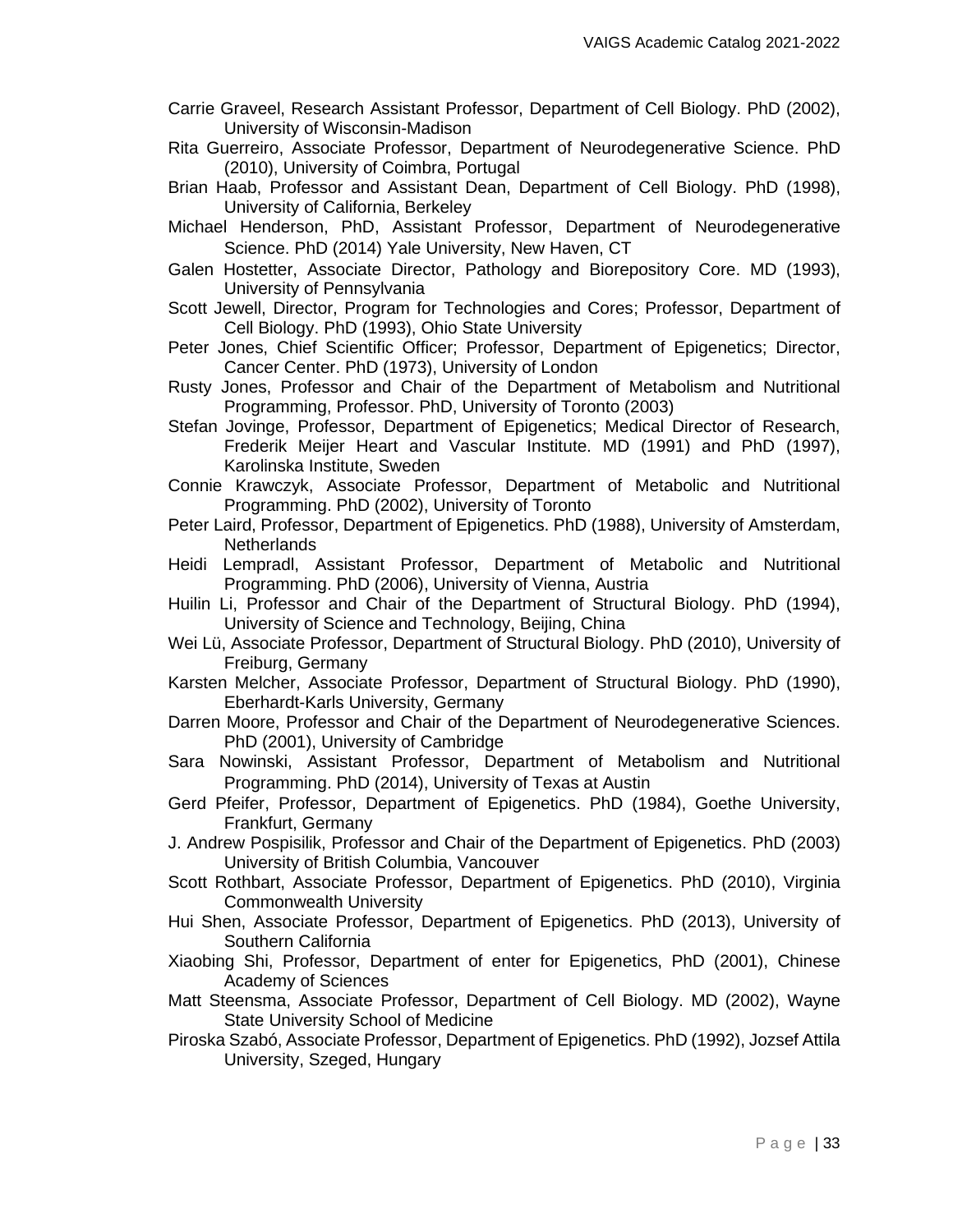- Tim Triche, Assistant Professor, Department of Epigenetics, PhD (2013), University of Southern California
- Steven Triezenberg, President and Dean, VAIGS; Professor, Department of Epigenetics. PhD (1984), University of Michigan
- Hong Wen, Associate Professor, Department of Epigenetics, PhD (2001), Shanghai Institute of Biochemistry and Cell Biology
- Bart Williams, Professor and Chair of the Department of Cell Biology. PhD (1996), Massachusetts Institute of Technology
- Mary Winn, Instructor; Manager, Program Evaluation and Coordination, PhD (2011), University of California, San Diego
- Ning Wu, Assistant Professor, Department of Cell Biology, Signaling and Metabolism Program. PhD (2002), University of Toronto
- Tao Yang, Associate Professor, Department of Cell Biology. PhD (2001), Institute of Biochemistry and Cell Biology, Chinese Academy of Sciences

# <span id="page-33-0"></span>**Faculty Committees**

VAIGS faculty members are involved in the governance of VAIGS through appointed committees as defined in the Faculty Bylaws and described briefly as follows. Committee members typically will be appointed by the Dean to three-year terms, staggered to ensure continuity of experience. Student members of these committees are appointed to a single oneyear term.

# Admissions Committee

Composed of five faculty members and one graduate student member, this committee oversees the student recruitment process, reviews all applications, and makes recommendations to the Dean.

# Comprehensive Examination Organizing Committee

Composed of up to five faculty members, this committee supervises the preparation and administration of the comprehensive examinations and thesis and dissertation defenses.

# Curriculum Committee

This committee oversees the design, implementation and evaluation of the degree requirements, coursework, and grading policies of VAIGS. The committee assesses whether the course offerings provide adequate instruction in the core disciplines for VAIGS. The committee approves special topics courses (graduate seminar courses). The committee comprises four faculty members and one postdoctoral associate or graduate student member. In addition, the Assistant or Associate Dean sits on the committee as an *ex officio* member.

# Graduate Program Committee

This committee recommends policy on graduation requirements, curriculum, admissions, and faculty. This committee also monitors the program and advises the Dean on administrative matters. This committee comprises four faculty members, in addition to the Dean who chairs the Graduate Program Committee as an *ex officio* member.

# Student Performance Review Committee

This committee annually assesses the progress of each student with respect to the requirements for completing the intended degree. This committee comprises up to five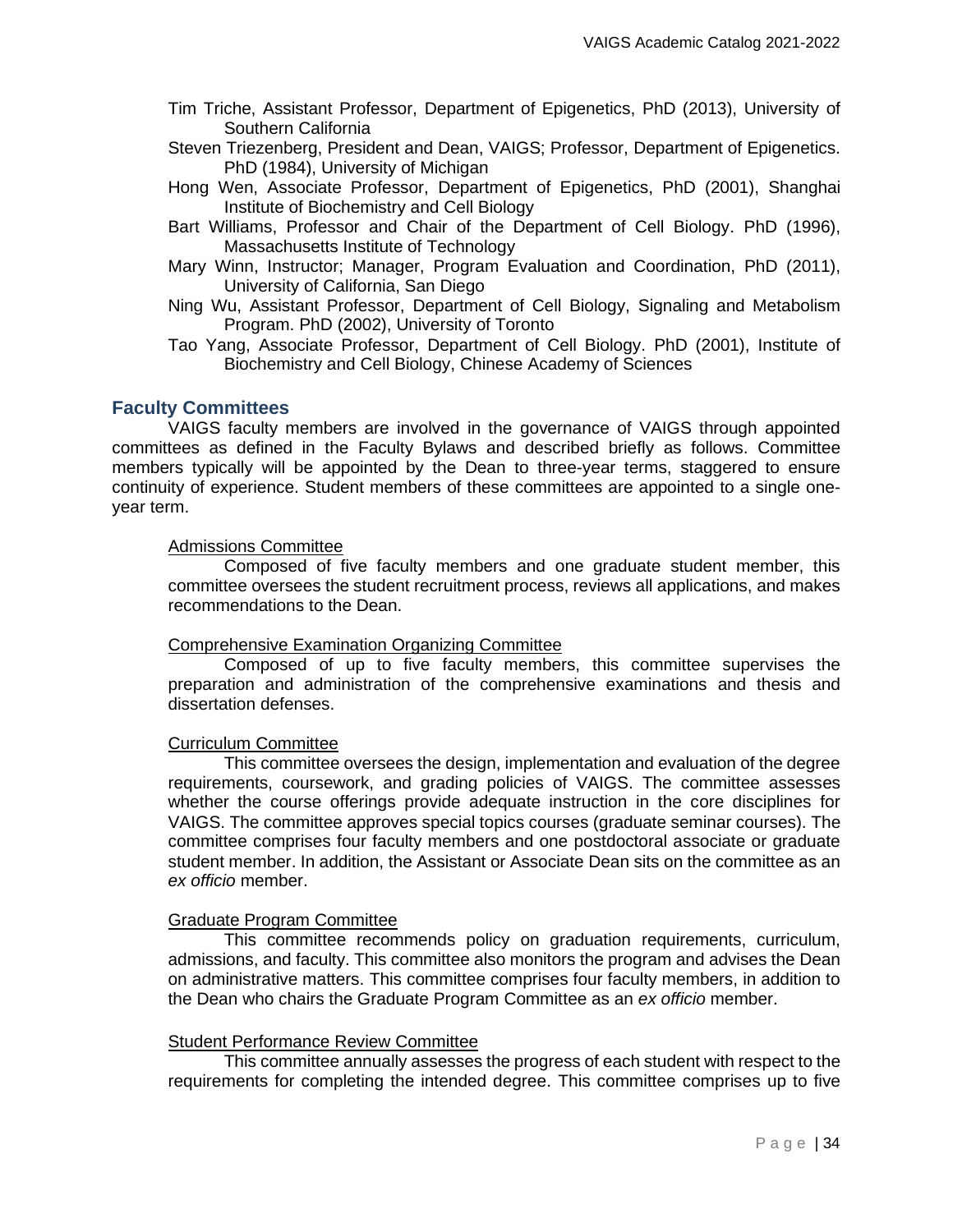faculty members, in addition to the Dean who chairs the committee as an *ex officio* member.

# Undergraduate and Internship Programs Committee

This committee of four faculty members and one graduate student is responsible for design, implementation, and evaluation of VAIGS programs and related policies whose primary constituents are students enrolled in other educational institutions. These students include those enrolled in high schools, undergraduate colleges or universities, and medical or other professional schools. This may also include students enrolled in masters or doctoral degree programs at other institutions for whom the relationship with VAIGS or VAI is time-limited. The programs within the purview of this committee include internships, guest student relationships, and regional undergraduate research conferences.

# <span id="page-34-0"></span>**Faculty Bylaws**

The Faculty Bylaws of VAIGS describe and define the organization of the Graduate School faculty and the procedures by which faculty fulfill their functions with respect to the Graduate School. The administrative structure of the Graduate School is further defined by the Articles of Incorporation (restated in 2017) and the Bylaws of the Van Andel Institute Graduate School (as amended in 2010). These faculty bylaws shall be in compliance with policies and bylaws of the Van Andel Institute (VAI). If, in any substantive manner, the VAIGS bylaws conflict with VAI bylaws and policies, the latter shall take precedence.

# <span id="page-34-1"></span>**VAIGS Staff**

- Steven J. Triezenberg, PhD, President and Dean, VAIGS
- Brian Haab, PhD, Professor, Assistant Dean, VAIGS
- Christy Mayo, MAOM, MEd. Director of Enrollment and Records
- Alli Roman, MSW, Director of Student Support Services
- Director of Assessment and Professional Development (vacant)
- Susanne Miller-Schachinger, Executive Assistant to the President and Dean
- Kathy Bentley, Senior Administrative Assistant II
- Michelle Love, Senior Administrative Assistant I

# **AMENDING AND REVISING THIS CATALOG**

<span id="page-34-2"></span>Any faculty member or graduate student may submit proposals to amend or revise the VAIGS Catalog. Amendments to be considered must be written and circulated to the faculty and graduate students not less than 14 days prior to the faculty meeting at which they are to be voted upon. Amendments must be passed by a majority of the "voting faculty". The VAIGS Catalog should be reviewed and re-approved at periodic intervals no greater than five years.

This document was originally approved by vote of the faculty on Feb. 23, 2007, and has been revised on the following dates: December 14, 2007, June 23, 2009, September 16, 2011, September 14, 2012, August 1, 2013, August 1, 2014, June 25, 2015, June 2016, July 31, 2017, July 31, 2018, August 28, 2019, July 23, 2020, August 10, 2021.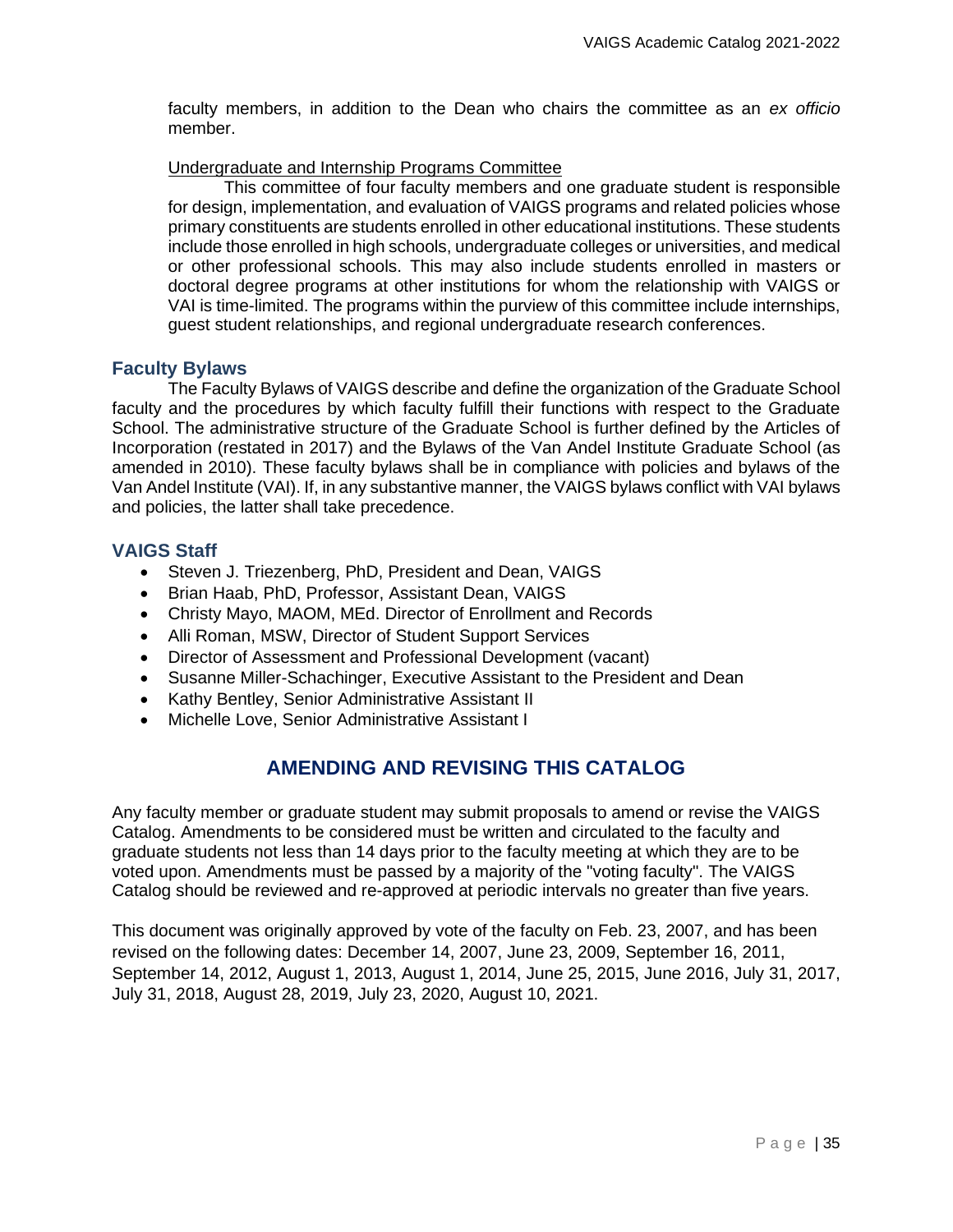# **APPENDIX A**: **Typical program of study**

# **VAIGS Curriculum Overview**

<span id="page-35-0"></span>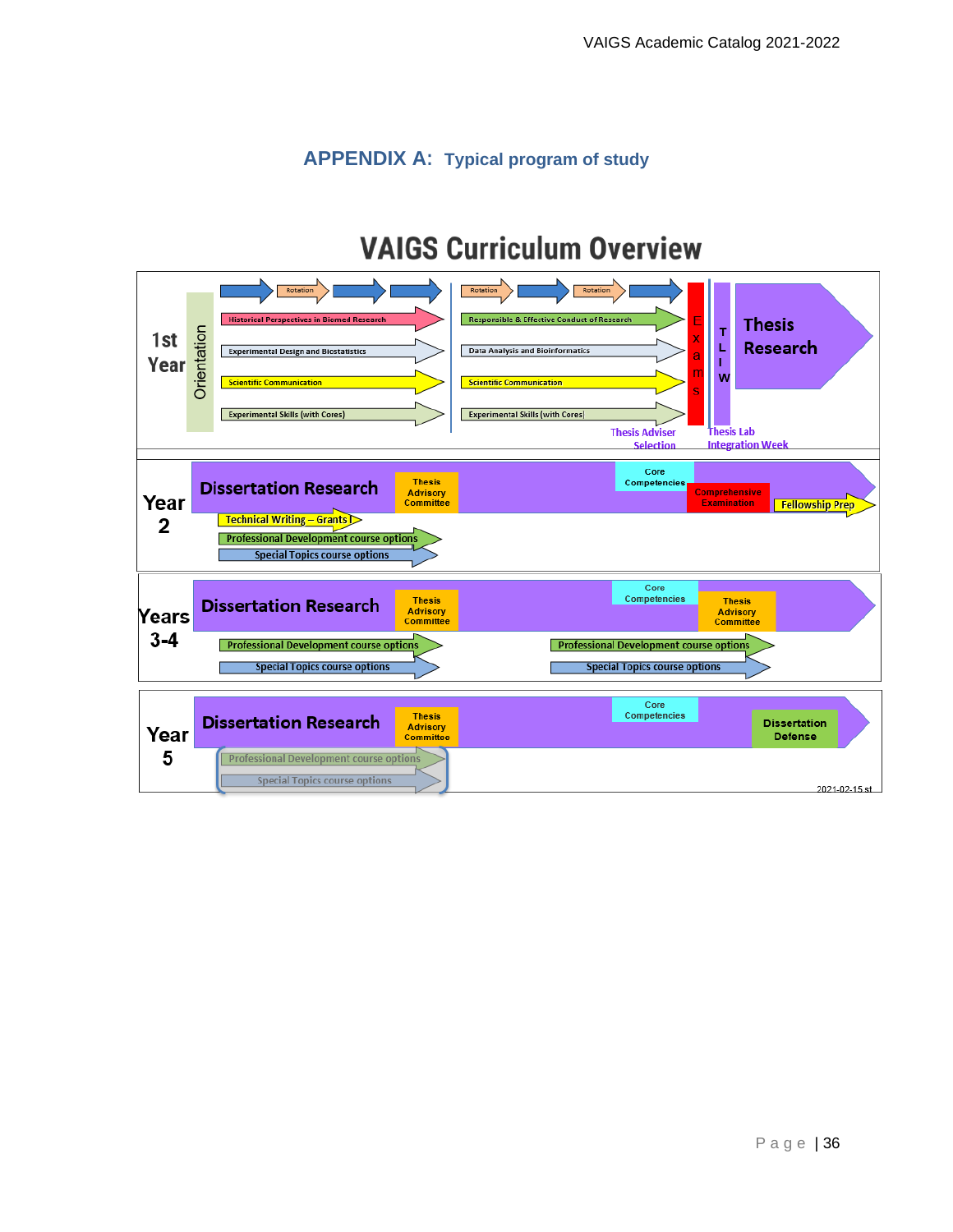

# **VAIGS Academic Plan - MD-PhD**